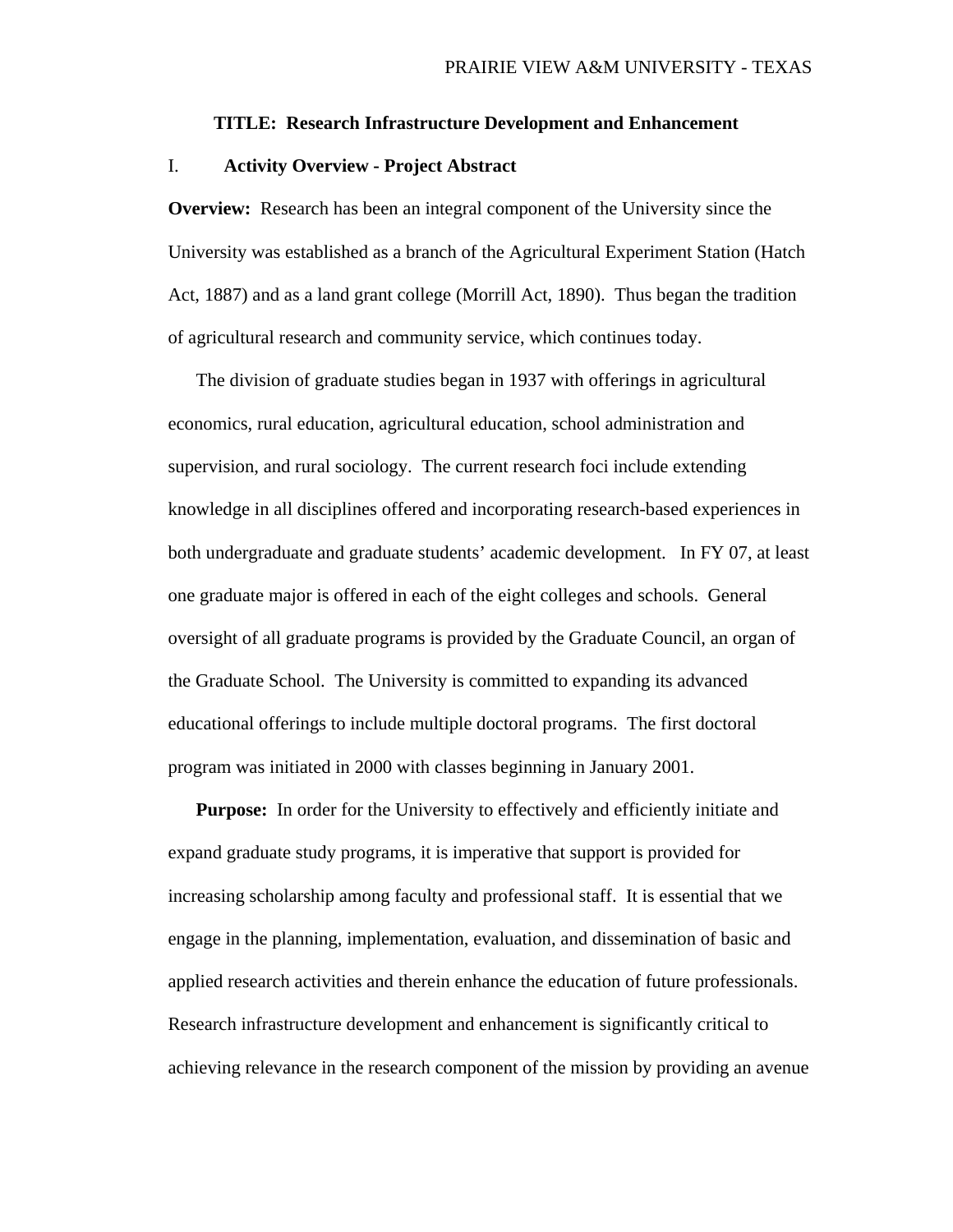to address issues and propose solutions designed to respond to the needs and aspirations of individuals, families, organizations, agencies, schools and communities – both rural and urban. Discovery through research is the foundation for teaching/learning and service/engagement. Therein, greater coordination must exist between research and graduate study programs.

The average dollar expenditure value of external or sponsored research and sponsored project funds over the past eleven years has been \$8.6M (lowest year was \$6.1M and highest year was \$11M). Concurrently, the state performance measure for the institution for the dollar value of external research dollars has averaged \$11M annually. Research infrastructure development and enhancement is essential to building the capacity of the institution to attract external funding for research and sponsored programs and thus move closer to achieving and/or exceeding the state performance goal. We must coordinate activities among general institutional research, institutional effectiveness (assessment), graduate studies, applied research, and finally to the development of a community of research scholars.

**Baseline Data:** During the FY 05-06 periods, increased effort has been extended to increase research productivity via externally funded grants and contracts. The Office of Research and Development has expanded professional personnel to help guide development and enhancement of external funding through federal, state and private sector support. The annual acquisition of external funding for research and sponsored programs was \$21M and \$29M respectively. Although external funding has increased, it does not represent all disciplinary areas currently hosting graduate study. There is a need for focused and funded research activities. In most instances,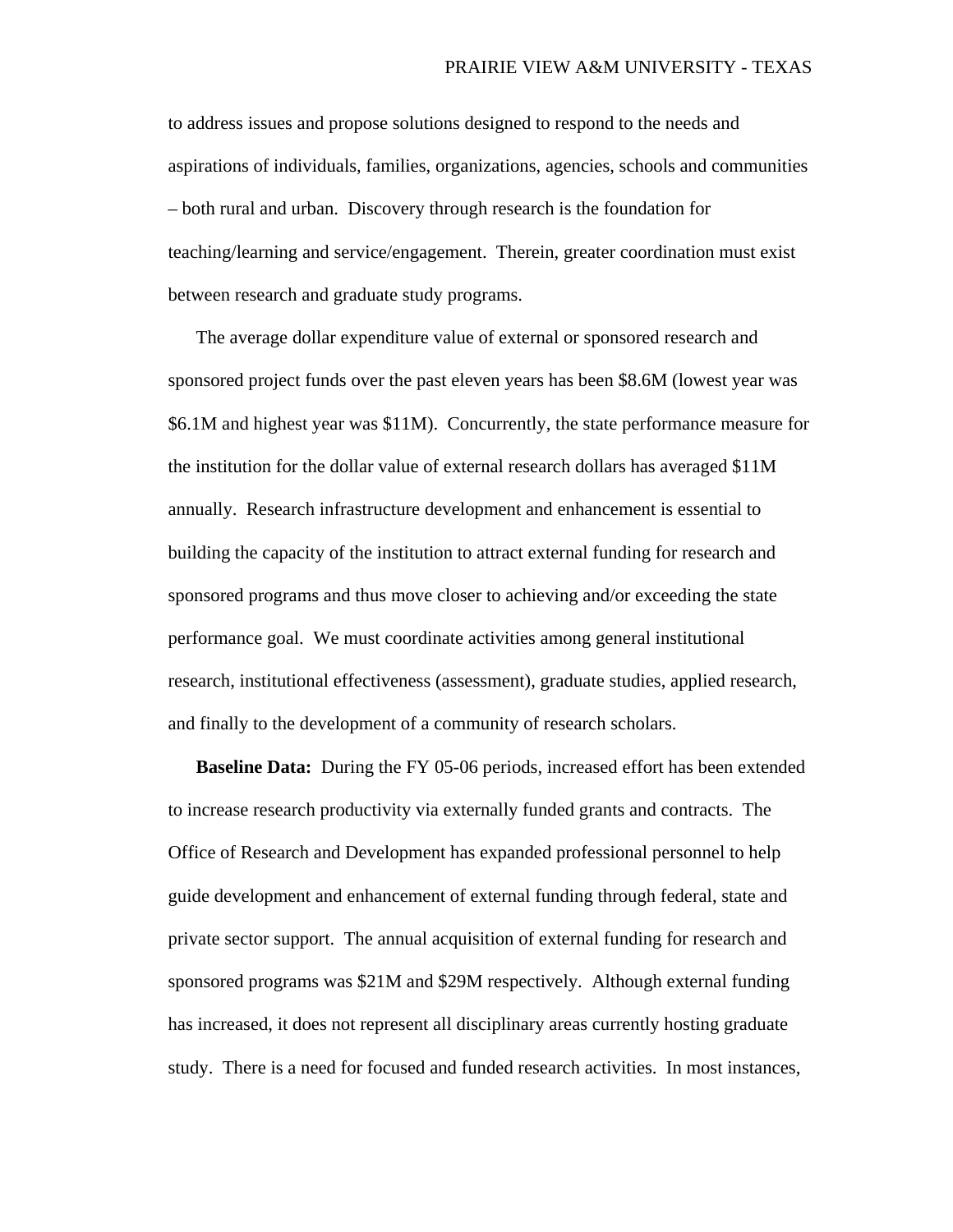the same programmatic areas have been instrumental in acquiring external funding from primarily the same federal, state, and/or private sector sources. Although the institution is state assisted, that assistance provides very limited support for research infrastructure development and enhancement at a pace consistent with the growing need. Diversity of and access to a broader resource pool will help to develop and enhance the research infrastructure. This activity will provide an avenue for increased awareness through education and targeted educational activities that are designed to result in increased funding for scholarship through research.

#### **II. Evaluation Plan**

Each evaluation activity will consist of pre- and post evaluation of program presentation content assessment and will include, at minimum the following:

- 1. Assessment of entry/exit status (knowledge/skill/performance levels) of individual program participants for all educational programs. The results will be used for continual improvement of programs and cost analysis.
- 2. Review and evaluation of research plans by units for feasibility based on existing resources and identified resource goals to guide fund acquisition.
- 3. Assessment of programmatic success relative to the research plan as measured by the number of proposals submitted by each unit over the previous fiscal year following enhancement activities and/or the number of proposal funded as a measure of the quality of enhancement activities and implementation of procedural guidance.
- 4. Measure of the increase in the number and value of assistantships/fellowships provided matriculating graduate students and the research and scholarly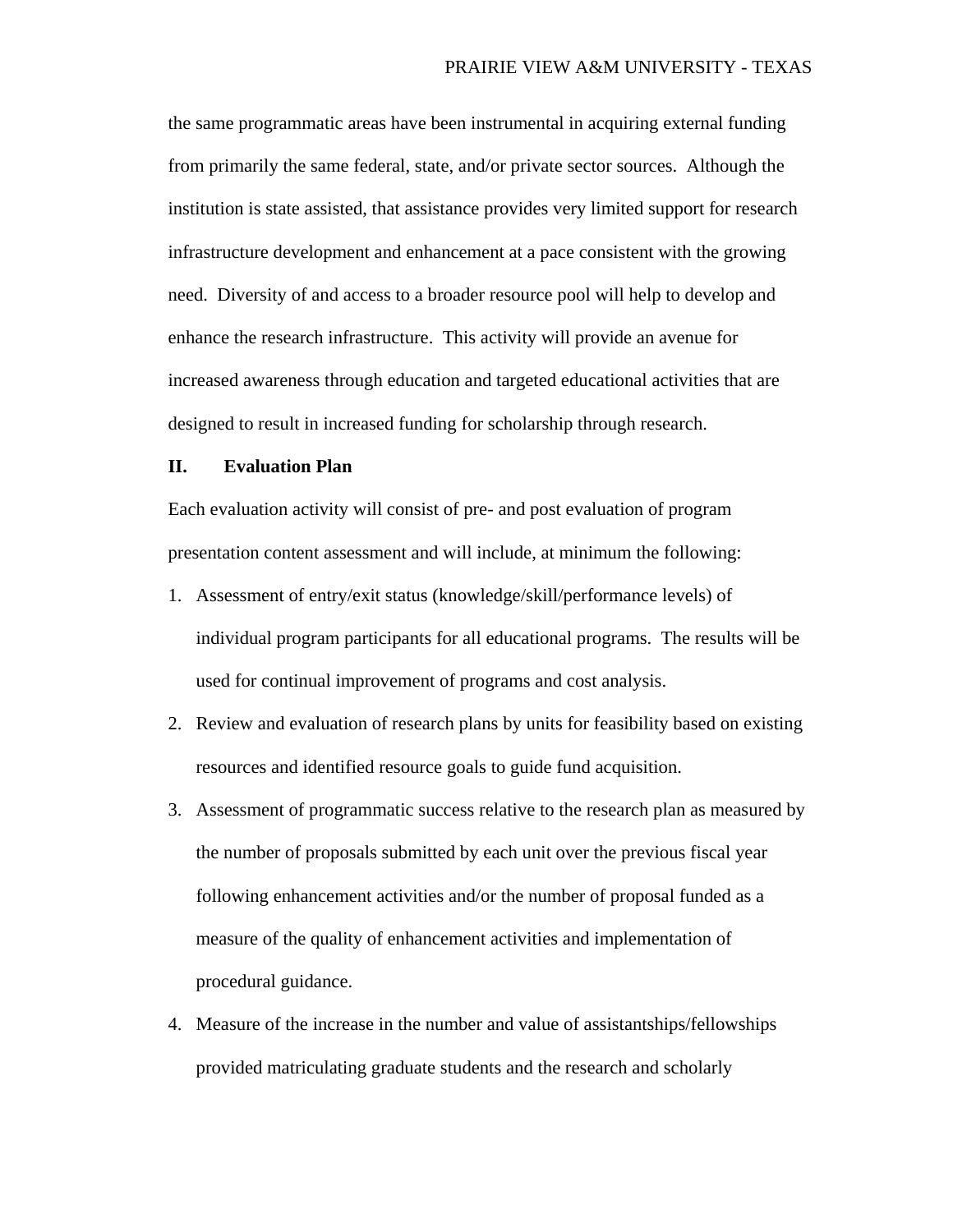productivity of graduate students and faculty sponsors as a product of external funding of faculty FTEs attributed to research.

- 5. Measure of the increase in the number of scholarly presentation and publications by units above the baseline FY 06 record.
- 6. Measure of the number of graduate courses utilizing the regulatory compliance module and guide and the number/percentage of thesis/dissertations submitted for review by the regulatory compliance boards each year over the FY 06 baseline.

#### **III. Objectives and Performance Indicators**

The overall goal of this activity is to build institutional capacity to attract external support and thus to increase scholarship through research and sponsored program activities. This goal will be achieved through 1) a systematic program of enhanced awareness of varied funding opportunities; 2) advanced educational programs that emphasize effective marketing of prioritized programmatic strengths; 3) incorporation of strategies and techniques for proposal preparation; 4) an ongoing program of targeted activities relating to dissemination of research results through presentation and publication in scholarly venues; and 5) application in the teaching/learning process and for service/engagement activities by faculty, professional personnel, and students, specifically, graduate students. The specific goals, objectives, performance indicators, and implementation strategies are outlined in the following charts.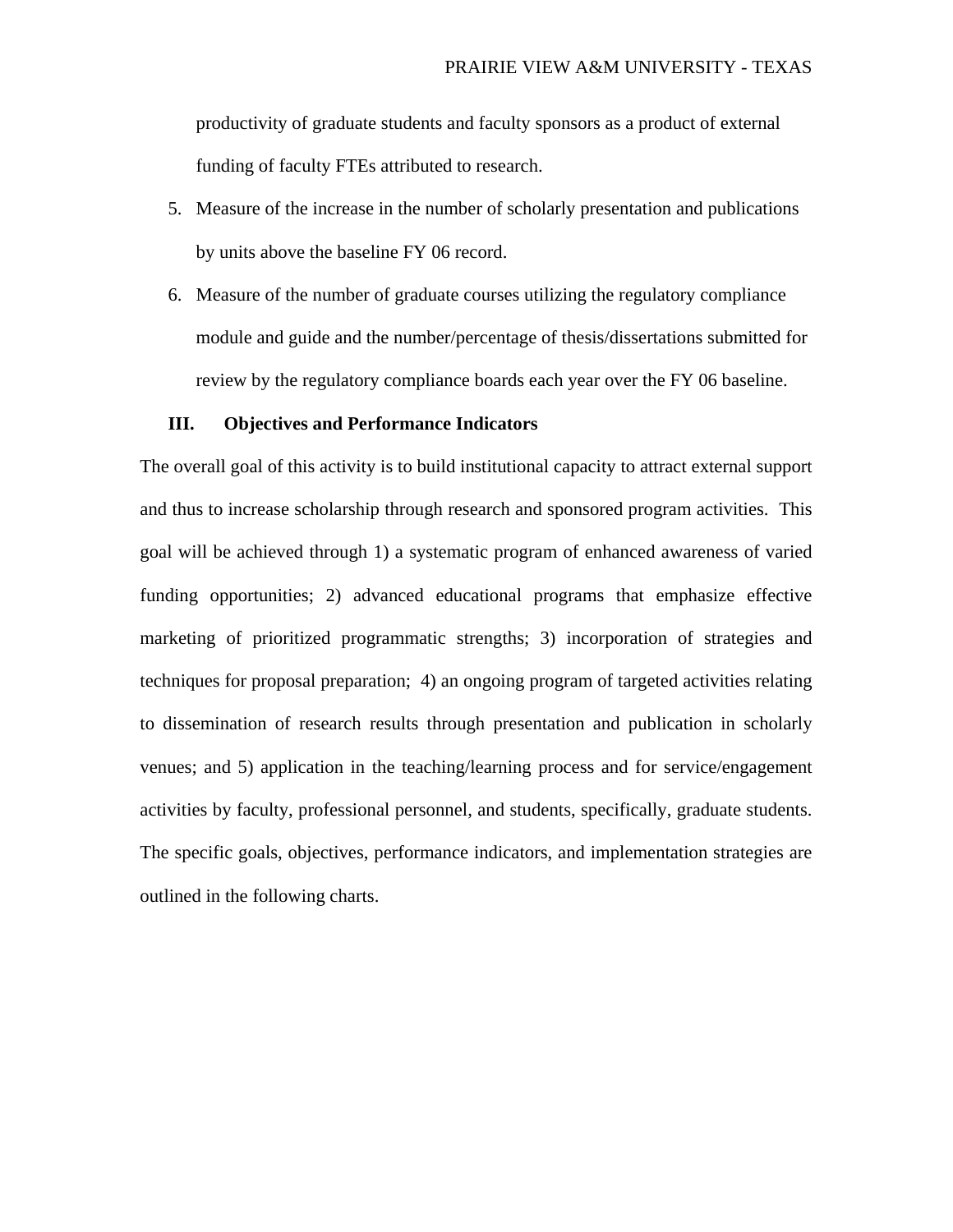|               | <b>GRANT APPLICATION FOR THE</b>                                                                                                                                                                                                                                                                               |                              |                                                                                                                                                                                                            | <b>FORM APPROVED</b> |
|---------------|----------------------------------------------------------------------------------------------------------------------------------------------------------------------------------------------------------------------------------------------------------------------------------------------------------------|------------------------------|------------------------------------------------------------------------------------------------------------------------------------------------------------------------------------------------------------|----------------------|
|               | HISTORICALLY BLACK COLLEGES AND UNIVERSITIES AND                                                                                                                                                                                                                                                               |                              |                                                                                                                                                                                                            | OMB No.: 1840-0113   |
|               | HISTORICALL BLACK GRADUATE INSTITUTIONS PROGRAMS                                                                                                                                                                                                                                                               |                              |                                                                                                                                                                                                            | EXP. DATE: 05/31/07  |
|               | <b>ACTIVITY OBJECTIVES AND PERFORMANCE INDICATORS - FY 08</b>                                                                                                                                                                                                                                                  |                              |                                                                                                                                                                                                            |                      |
|               | NAME OF APPLICANT INSTITUTION:                                                                                                                                                                                                                                                                                 |                              | <b>ACTIVITY TITLE: Research Infrastructure Development and Enhancement</b>                                                                                                                                 |                      |
|               | PRAIRIE VIEW A&M UNIVERSITY                                                                                                                                                                                                                                                                                    |                              |                                                                                                                                                                                                            |                      |
|               | Goal I: Guide development of faculty and professional staff awareness of the grant writing process to acquire external funding support for applied and basic<br>research and sponsored program activities, thus enhancing the research environment and expertise of faculty, professional staff, and students. |                              |                                                                                                                                                                                                            |                      |
|               | OBJECTIVES IN MEASURABLE TERMS                                                                                                                                                                                                                                                                                 |                              | PERFORMANCE INDICATORS                                                                                                                                                                                     |                      |
| Objective1.1  | By September 30, 2008, review existing and/or establish,<br>prioritized plans for research and/or sponsored program<br>activities within four of the five University organizational                                                                                                                            | 1.1.1a                       | By December 2007, a review of existing plans for research and/or<br>sponsored programs has been compiled for each organizational unit.                                                                     |                      |
|               | units. The priority plan for Research and Development, the<br>fifth organizational unit is to guide activities among:<br><b>Academic and Student Affairs</b>                                                                                                                                                   | 1.1.1 <sub>b</sub>           | By May 2008, a listing of priority plans for research and/or sponsored<br>programs has been compiled for each organizational unit.                                                                         |                      |
|               | <b>Institutional Relations and Public Service</b><br><b>Business Affairs</b><br><b>Administration and Auxiliary Services</b>                                                                                                                                                                                   | 1.1.1c                       | By August 31, 2008, a list of prioritized plans has been published via the<br>PVAMU web page and/or disseminated at the annual faculty and<br>professional staff conference.                               |                      |
| Objective 2.1 | September 30, 2008, develop and publicize<br>Bv<br>a<br>coordinated plan by organizational unit outlining a<br>minimum of five (5) federal, state, and/or private sector<br>agencies/organizations to target for support of prioritized                                                                        | 2.1.1a<br>2.1.1 <sub>b</sub> | By December 2007, five agencies/organizations have been identified that<br>correlate with unit research and/or sponsored program priorities.<br>By May 2008, each unit has identified programs within each |                      |
|               | plans for research and sponsored program activities.                                                                                                                                                                                                                                                           |                              | agency/organization to which applications could be submitted for<br>funding                                                                                                                                |                      |
|               |                                                                                                                                                                                                                                                                                                                | 2.1.1c                       | By August 2008, initial contact has been made with program officers for<br>each agency/organization and base plans for submission of proposals for<br>funding have been completed.                         |                      |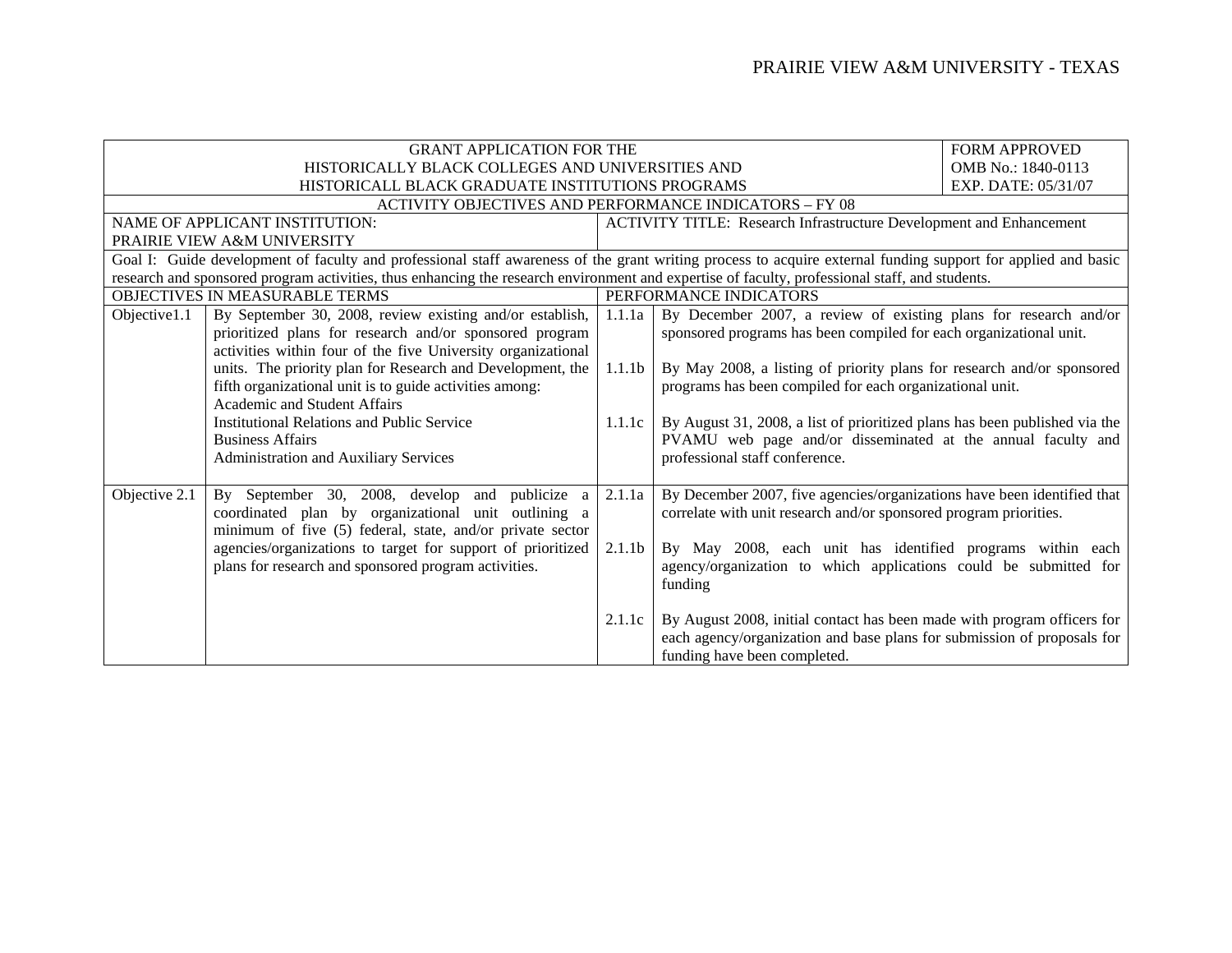|                                                                                                                                                | <b>GRANT APPLICATION FOR THE</b>                                                                                                                                                                                                  |                              |                                                                                                                                                                                                                                                                                                                                                             | <b>FORM APPROVED</b> |
|------------------------------------------------------------------------------------------------------------------------------------------------|-----------------------------------------------------------------------------------------------------------------------------------------------------------------------------------------------------------------------------------|------------------------------|-------------------------------------------------------------------------------------------------------------------------------------------------------------------------------------------------------------------------------------------------------------------------------------------------------------------------------------------------------------|----------------------|
|                                                                                                                                                | HISTORICALLY BLACK COLLEGES AND UNIVERSITIES AND                                                                                                                                                                                  |                              |                                                                                                                                                                                                                                                                                                                                                             | OMB No.: 1840-0113   |
|                                                                                                                                                | HISTORICALL BLACK GRADUATE INSTITUTIONS PROGRAMS                                                                                                                                                                                  |                              |                                                                                                                                                                                                                                                                                                                                                             | EXP. DATE: 05/31/07  |
|                                                                                                                                                | ACTIVITY OBJECTIVES AND PERFORMANCE INDICATORS – FY 09                                                                                                                                                                            |                              |                                                                                                                                                                                                                                                                                                                                                             |                      |
|                                                                                                                                                | NAME OF APPLICANT INSTITUTION:                                                                                                                                                                                                    |                              | <b>ACTIVITY TITLE: Research Infrastructure Development and Enhancement</b>                                                                                                                                                                                                                                                                                  |                      |
|                                                                                                                                                | PRAIRIE VIEW A&M UNIVERSITY                                                                                                                                                                                                       |                              |                                                                                                                                                                                                                                                                                                                                                             |                      |
|                                                                                                                                                | Goal I: Guide development of faculty and professional staff awareness of the grant writing process to acquire external funding support for applied and basic                                                                      |                              |                                                                                                                                                                                                                                                                                                                                                             |                      |
| research and sponsored program activities, thus enhancing the research environment and expertise of faculty, professional staff, and students. |                                                                                                                                                                                                                                   |                              |                                                                                                                                                                                                                                                                                                                                                             |                      |
| OBJECTIVES IN MEASURABLE TERMS                                                                                                                 |                                                                                                                                                                                                                                   |                              | PERFORMANCE INDICATORS                                                                                                                                                                                                                                                                                                                                      |                      |
| Objective1.1                                                                                                                                   | By September 30, 2009, enhance administrator strategies<br>for cultivation and solicitation of external partners for<br>programmatic support.                                                                                     | 1.1.1a<br>2.1.1 <sub>b</sub> | By December 2008, work with the administrative head of each academic<br>and service unit to guide identification of potential partnering sources for<br>support of external funding request for programmatic thrust.<br>By May 2009, at least two partners have been identified for each unit and<br>initial contacts have been made for mutual activities. |                      |
| Objective 2.1                                                                                                                                  | By September 30, 2009, identify mechanisms for internal<br>cost-sharing and matching support to enhance acquisition of<br>external funding.                                                                                       | 2.1.1a                       | By May 2009, each organizational unit has reviewed existing budgets<br>and/or budget plans and identified resources or not, that can be used for<br>matching and/or cost-sharing for acquisition of external funding during<br>FY 10 and beyond.                                                                                                            |                      |
| Objective 3.1                                                                                                                                  | By September 30, 2009, enhance pre- and post-award<br>services to include assistance in the preparation and review<br>of proposals to help ensure coordination with regulatory<br>compliance rules and funding source guidelines. | 3.1.1a                       | By May 2009, pre- and post-award services as currently offered by OSP<br>and the PVAMRF are structured, coordinated, advertised to the<br>University community, and available on-line as support for acquisition of<br>external funding opportunities.                                                                                                      |                      |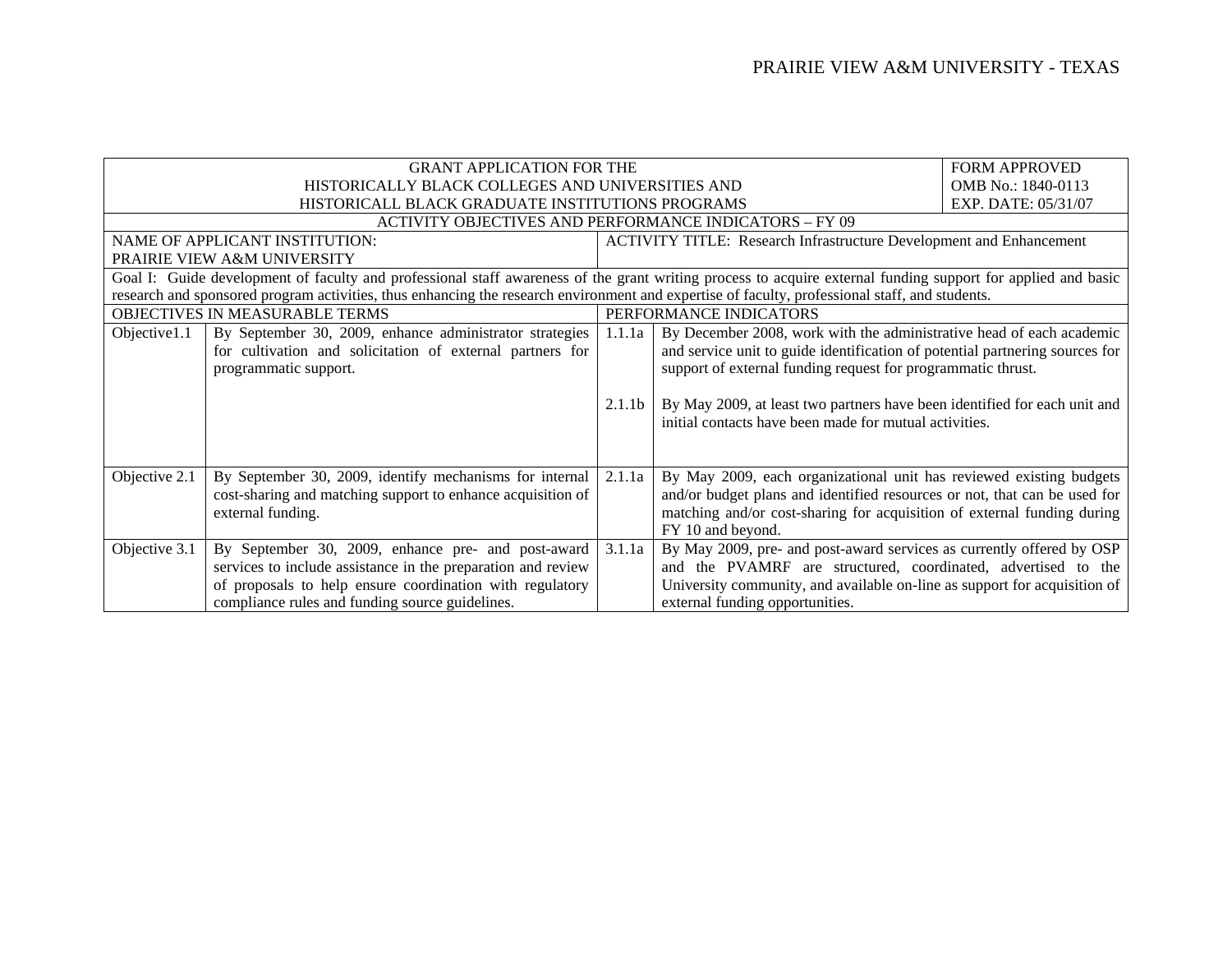|                                                                                                                                                              | <b>GRANT APPLICATION FOR THE</b>                                                                                                               |                        |                                                                            | <b>FORM APPROVED</b> |
|--------------------------------------------------------------------------------------------------------------------------------------------------------------|------------------------------------------------------------------------------------------------------------------------------------------------|------------------------|----------------------------------------------------------------------------|----------------------|
|                                                                                                                                                              | HISTORICALLY BLACK COLLEGES AND UNIVERSITIES AND                                                                                               |                        |                                                                            | OMB No.: 1840-0113   |
|                                                                                                                                                              | HISTORICALL BLACK GRADUATE INSTITUTIONS PROGRAMS                                                                                               |                        |                                                                            | EXP. DATE: 05/31/07  |
|                                                                                                                                                              | <b>ACTIVITY OBJECTIVES AND PERFORMANCE INDICATORS - FY 10</b>                                                                                  |                        |                                                                            |                      |
|                                                                                                                                                              | NAME OF APPLICANT INSTITUTION:                                                                                                                 |                        | <b>ACTIVITY TITLE: Research Infrastructure Development and Enhancement</b> |                      |
|                                                                                                                                                              | <b>PRAIRIE VIEW A&amp;M UNIVERSITY</b>                                                                                                         |                        |                                                                            |                      |
| Goal I: Guide development of faculty and professional staff awareness of the grant writing process to acquire external funding support for applied and basic |                                                                                                                                                |                        |                                                                            |                      |
|                                                                                                                                                              | research and sponsored program activities, thus enhancing the research environment and expertise of faculty, professional staff, and students. |                        |                                                                            |                      |
|                                                                                                                                                              | OBJECTIVES IN MEASURABLE TERMS                                                                                                                 | PERFORMANCE INDICATORS |                                                                            |                      |
| Objective 1.1                                                                                                                                                | By September 30, 2010, increase the dollar value of                                                                                            | 1.1.1a                 | By September 30, 2010, documentation is available via the Office of        |                      |
|                                                                                                                                                              | proposals submitted for external funding via the number of                                                                                     |                        | Sponsored Programs (OSP) and/or the Prairie View A&M Research              |                      |
|                                                                                                                                                              | proposals submitted by each organizational unit by 25%                                                                                         |                        | Foundation (PVAMRF) of the number and value of proposals submitted         |                      |
|                                                                                                                                                              | above FY 06 base year.                                                                                                                         |                        | for external funding represents 25% above FY 06 funding requests           |                      |
|                                                                                                                                                              |                                                                                                                                                |                        | levels.                                                                    |                      |
|                                                                                                                                                              |                                                                                                                                                |                        |                                                                            |                      |
|                                                                                                                                                              |                                                                                                                                                |                        |                                                                            |                      |
|                                                                                                                                                              |                                                                                                                                                |                        |                                                                            |                      |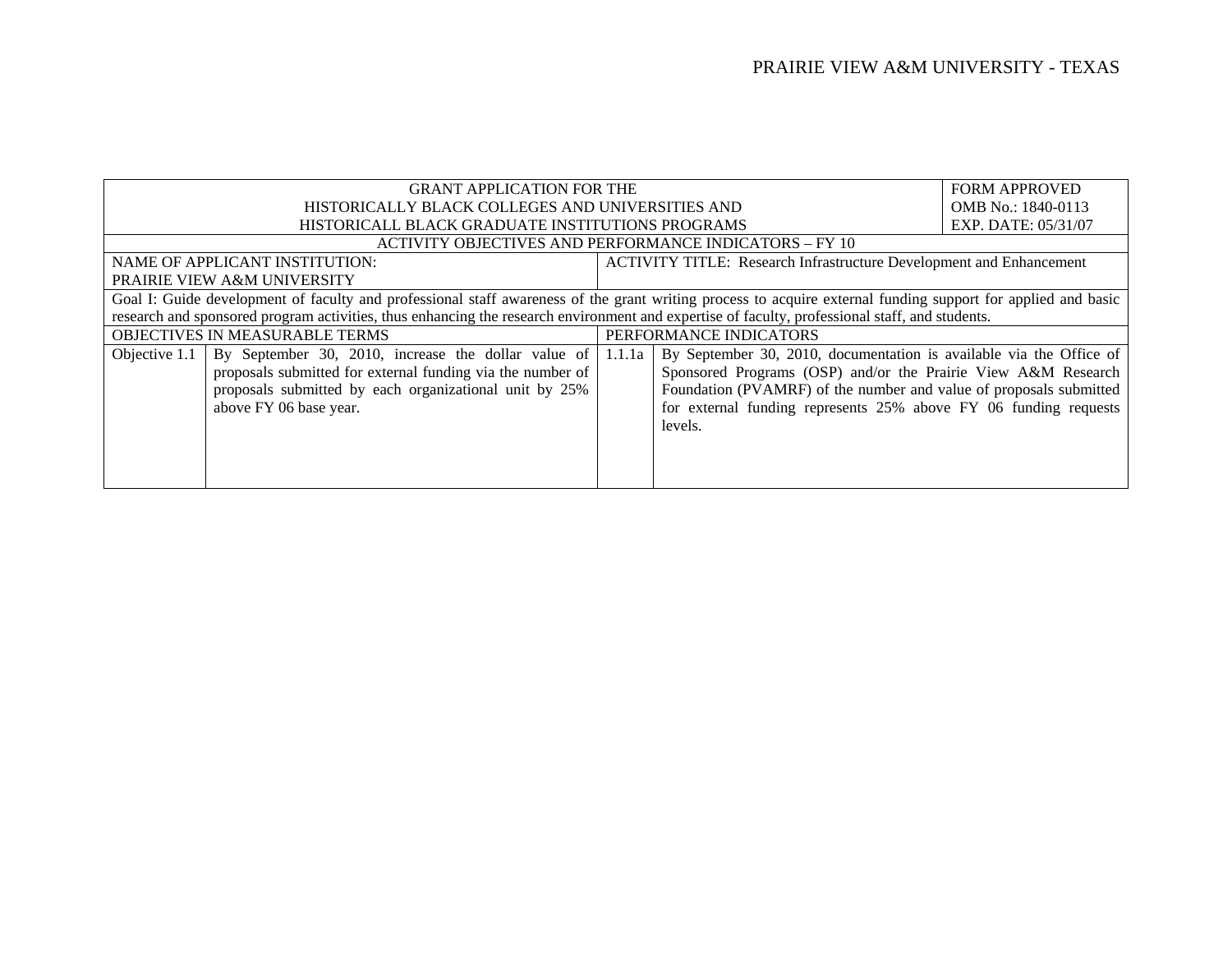|                                                  | <b>GRANT APPLICATION FOR THE</b>                                                                                                                             |                    |                                                                            | <b>FORM APPROVED</b> |
|--------------------------------------------------|--------------------------------------------------------------------------------------------------------------------------------------------------------------|--------------------|----------------------------------------------------------------------------|----------------------|
| HISTORICALLY BLACK COLLEGES AND UNIVERSITIES AND |                                                                                                                                                              |                    |                                                                            | OMB No.: 1840-0113   |
|                                                  | HISTORICALL BLACK GRADUATE INSTITUTIONS PROGRAMS                                                                                                             |                    |                                                                            | EXP. DATE: 05/31/07  |
|                                                  | <b>ACTIVITY OBJECTIVES AND PERFORMANCE INDICATORS – FY 11</b>                                                                                                |                    |                                                                            |                      |
|                                                  | NAME OF APPLICANT INSTITUTION:                                                                                                                               |                    | <b>ACTIVITY TITLE: Research Infrastructure Development and Enhancement</b> |                      |
|                                                  | <b>PRAIRIE VIEW A&amp;M UNIVERSITY</b>                                                                                                                       |                    |                                                                            |                      |
|                                                  | Goal I: Guide development of faculty and professional staff awareness of the grant writing process to acquire external funding support for applied and basic |                    |                                                                            |                      |
|                                                  | research and sponsored program activities, thus enhancing the research environment and expertise of faculty, professional staff, and students.               |                    |                                                                            |                      |
| <b>OBJECTIVES IN MEASURABLE TERMS</b>            |                                                                                                                                                              |                    | PERFORMANCE INDICATORS                                                     |                      |
| Objective 1.1                                    | By September 30, 2011, establish a virtual Proposal                                                                                                          | 1.1.1a             | By December 2010, individuals for the three interdisciplinary teams have   |                      |
|                                                  | Development Resource Center with at least three (3)                                                                                                          |                    | been identified and have completed initial training for guiding the        |                      |
|                                                  | interdisciplinary resource teams of three-five members                                                                                                       |                    | identification of funding opportunities for each disciplinary area         |                      |
|                                                  | each.                                                                                                                                                        |                    | represented by the teams.                                                  |                      |
|                                                  |                                                                                                                                                              |                    |                                                                            |                      |
|                                                  |                                                                                                                                                              | 2.1.1 <sub>b</sub> | By May 2011, an outline for at least one or more proposals for at least    |                      |
|                                                  |                                                                                                                                                              |                    | \$500,000 per team has been completed.                                     |                      |
|                                                  |                                                                                                                                                              |                    |                                                                            |                      |
|                                                  |                                                                                                                                                              |                    |                                                                            |                      |
|                                                  |                                                                                                                                                              |                    |                                                                            |                      |
|                                                  |                                                                                                                                                              |                    |                                                                            |                      |
|                                                  |                                                                                                                                                              |                    |                                                                            |                      |
|                                                  |                                                                                                                                                              |                    |                                                                            |                      |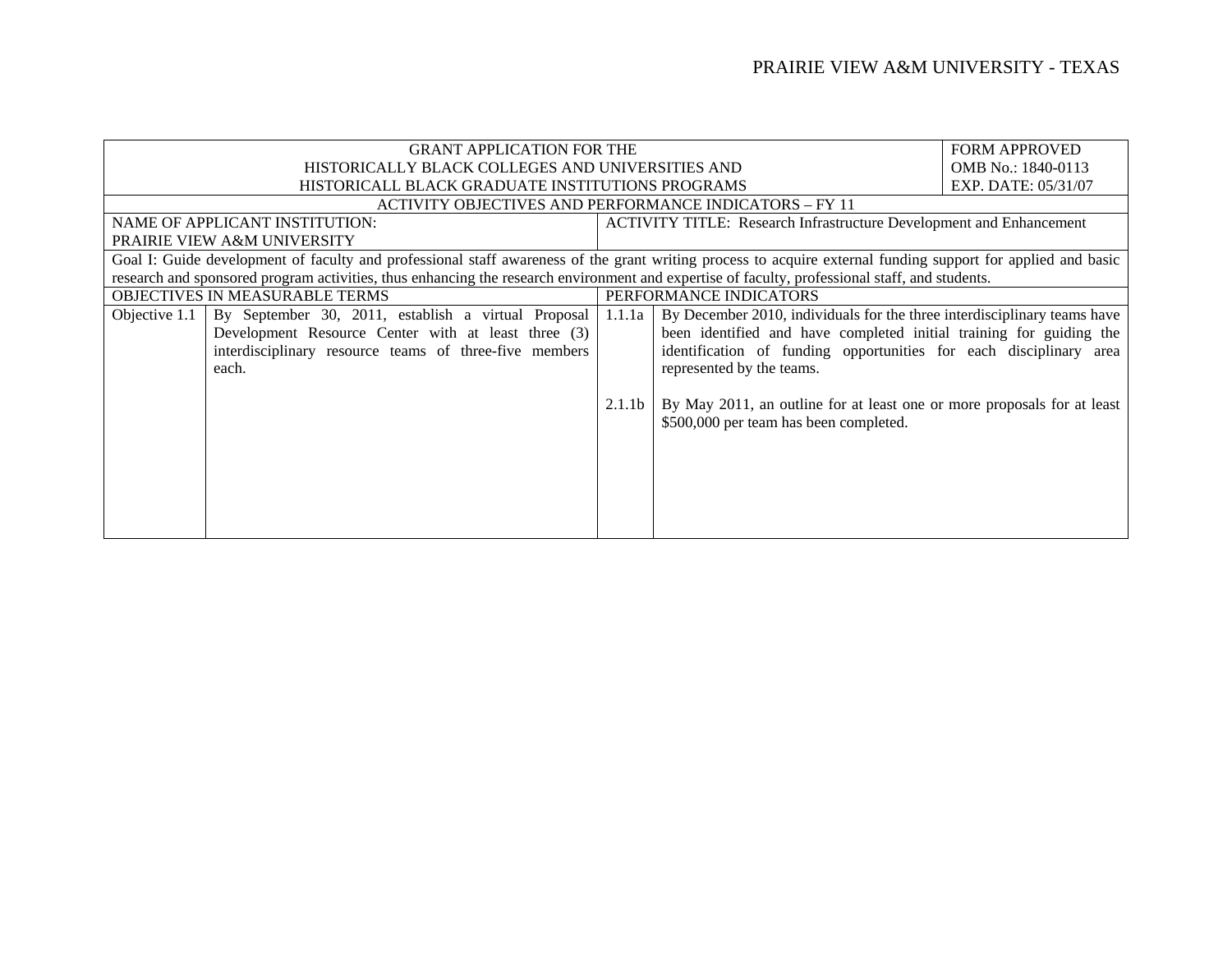|                                                                                                                                                              | <b>GRANT APPLICATION FOR THE</b>                                                                                                               |                    |                                                                            | <b>FORM APPROVED</b> |
|--------------------------------------------------------------------------------------------------------------------------------------------------------------|------------------------------------------------------------------------------------------------------------------------------------------------|--------------------|----------------------------------------------------------------------------|----------------------|
|                                                                                                                                                              | HISTORICALLY BLACK COLLEGES AND UNIVERSITIES AND                                                                                               |                    |                                                                            | OMB No.: 1840-0113   |
|                                                                                                                                                              | HISTORICALL BLACK GRADUATE INSTITUTIONS PROGRAMS                                                                                               |                    |                                                                            | EXP. DATE: 05/31/07  |
|                                                                                                                                                              | <b>ACTIVITY OBJECTIVES AND PERFORMANCE INDICATORS – FY 12</b>                                                                                  |                    |                                                                            |                      |
|                                                                                                                                                              | <b>NAME OF APPLICANT INSTITUTION:</b>                                                                                                          |                    | <b>ACTIVITY TITLE: Research Infrastructure Development and Enhancement</b> |                      |
|                                                                                                                                                              | <b>PRAIRIE VIEW A&amp;M UNIVERSITY</b>                                                                                                         |                    |                                                                            |                      |
| Goal I: Guide development of faculty and professional staff awareness of the grant writing process to acquire external funding support for applied and basic |                                                                                                                                                |                    |                                                                            |                      |
|                                                                                                                                                              | research and sponsored program activities, thus enhancing the research environment and expertise of faculty, professional staff, and students. |                    |                                                                            |                      |
| OBJECTIVES IN MEASURABLE TERMS                                                                                                                               |                                                                                                                                                |                    | PERFORMANCE INDICATORS                                                     |                      |
| Objective 1.1                                                                                                                                                | By September 30, 2012, increase applications for funded                                                                                        | 1.1.1a             | By December 2011, each organizational unit has identified a source to      |                      |
|                                                                                                                                                              | research and sponsored programs by 5% annually over FY                                                                                         |                    | which at least one proposal for external funding can be submitted for      |                      |
|                                                                                                                                                              | 06 funding. Base year, FY 06 – Research awards = $$15M$ ;                                                                                      |                    | \$100,000 or more annually and the initial application has been            |                      |
|                                                                                                                                                              | Sponsored Program awards $= $14M$                                                                                                              |                    | completed.                                                                 |                      |
|                                                                                                                                                              |                                                                                                                                                | 2.1.1 <sub>b</sub> |                                                                            |                      |
|                                                                                                                                                              |                                                                                                                                                |                    | By May 2012, at least one proposal has been completed and submitted        |                      |
|                                                                                                                                                              |                                                                                                                                                |                    | and/or will be submitted for funding prior to August 31, 2012 for a        |                      |
|                                                                                                                                                              |                                                                                                                                                |                    | minimum of \$100,000 or more.                                              |                      |
| Objective 2.1                                                                                                                                                | By September 30, 2012, increase the number of faculty                                                                                          | 1.1.1a             | By May 2012, the FTEs identified within each organizational unit has       |                      |
|                                                                                                                                                              | FTEs producing research/scholarly and creative works by                                                                                        |                    | increased by at least one individual or 10% annually, whichever is         |                      |
|                                                                                                                                                              | 10% annually over FY 06.                                                                                                                       |                    | greater over FY 06 reporting.                                              |                      |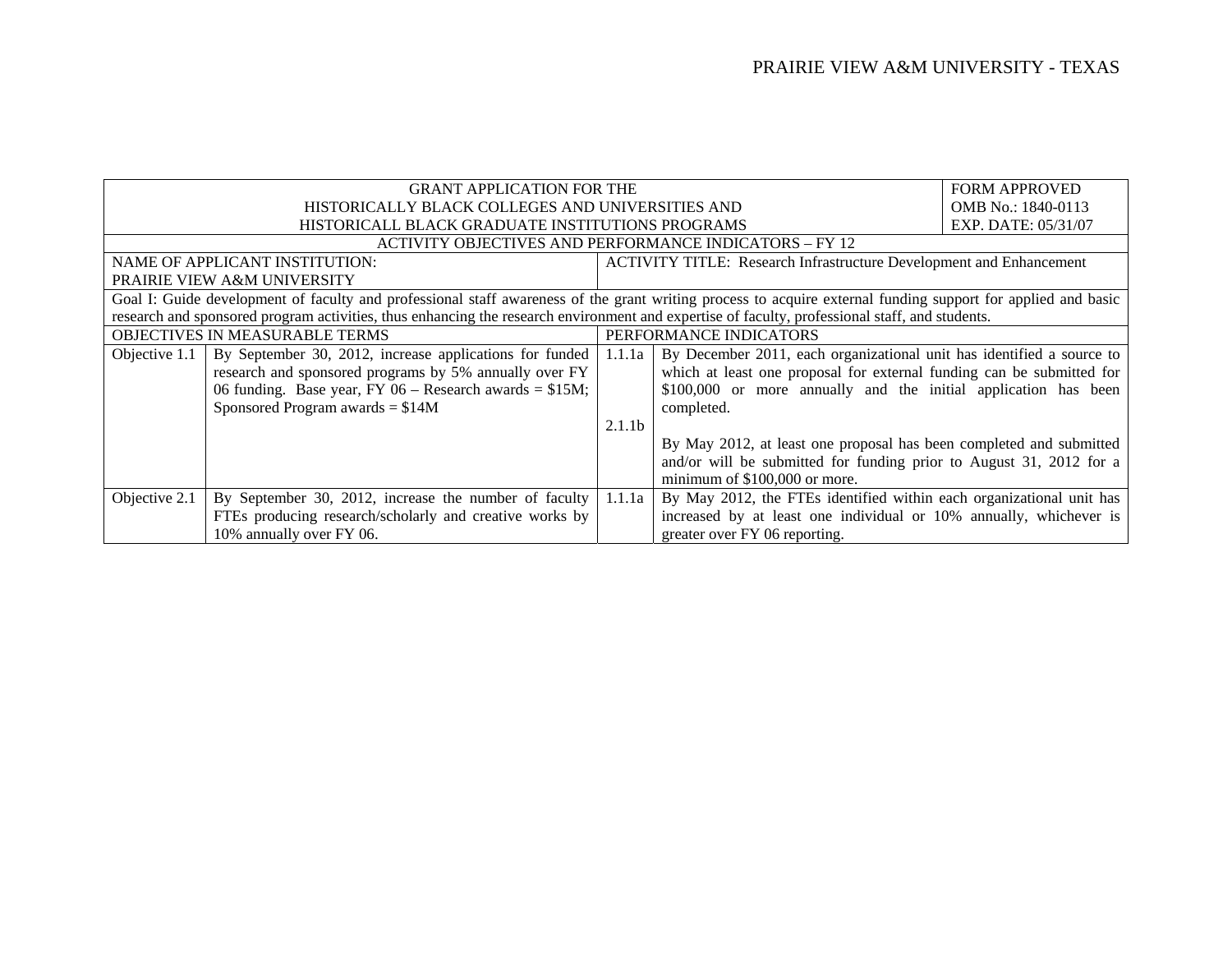| <b>GRANT APPLICATION FOR THE</b> |                                                                                                                                                                           |                                                                                                                                                                                                        |                                                                                                                                                                                                                                                                     | <b>FORM APPROVED</b> |  |
|----------------------------------|---------------------------------------------------------------------------------------------------------------------------------------------------------------------------|--------------------------------------------------------------------------------------------------------------------------------------------------------------------------------------------------------|---------------------------------------------------------------------------------------------------------------------------------------------------------------------------------------------------------------------------------------------------------------------|----------------------|--|
|                                  | HISTORICALLY BLACK COLLEGES AND UNIVERSITIES AND                                                                                                                          |                                                                                                                                                                                                        |                                                                                                                                                                                                                                                                     | OMB No.: 1840-0113   |  |
|                                  | HISTORICALL BLACK GRADUATE INSTITUTIONS PROGRAMS                                                                                                                          | EXP. DATE: 05/31/07                                                                                                                                                                                    |                                                                                                                                                                                                                                                                     |                      |  |
|                                  | <b>ACTIVITY OBJECTIVES AND PERFORMANCE INDICATORS - FY 08</b>                                                                                                             |                                                                                                                                                                                                        |                                                                                                                                                                                                                                                                     |                      |  |
|                                  | NAME OF APPLICANT INSTITUTION:                                                                                                                                            |                                                                                                                                                                                                        | <b>ACTIVITY TITLE: Research Infrastructure Development and Enhancement</b>                                                                                                                                                                                          |                      |  |
|                                  | PRAIRIE VIEW A&M UNIVERSITY                                                                                                                                               |                                                                                                                                                                                                        |                                                                                                                                                                                                                                                                     |                      |  |
|                                  | Goal II: Enhance the quality of academic programs through incorporation of research regulatory compliance guidelines as a component of graduate research                  |                                                                                                                                                                                                        |                                                                                                                                                                                                                                                                     |                      |  |
|                                  | methods and related courses, thus enhancing the quality of the respective academic programs and subsequent graduate student research activities.                          |                                                                                                                                                                                                        |                                                                                                                                                                                                                                                                     |                      |  |
|                                  | OBJECTIVES IN MEASURABLE TERMS                                                                                                                                            |                                                                                                                                                                                                        | PERFORMANCE INDICATORS                                                                                                                                                                                                                                              |                      |  |
| Objective1.1                     | By September 30, 2008, each academic unit offering<br>graduate study will identify strengths, existing research<br>activities, and prioritize research foci for the unit. | By December 2007, each academic unit offering graduate study will<br>1.1.1a<br>identify areas in which proposals can be prepared and submitted for<br>external funding to at least one federal agency. |                                                                                                                                                                                                                                                                     |                      |  |
|                                  |                                                                                                                                                                           | 1.1.1 <sub>b</sub>                                                                                                                                                                                     | By May 2008, at least one faculty member teaching research methods<br>courses in each college has been provided at least one awareness seminar<br>relative to the teaching and application of regulatory compliance<br>guidelines for research in course offerings. |                      |  |
| Objective 2.1                    | By September 30, 2008, the graduate research methods<br>courses offered by each academic degree program have<br>been identified and labeled for inclusion of regulatory   | 2.1.1a<br>By December 2007, the regulatory compliance module has been<br>completed.                                                                                                                    |                                                                                                                                                                                                                                                                     |                      |  |
|                                  | compliance guidelines in at least one course.                                                                                                                             | 2.1.1 <sub>b</sub>                                                                                                                                                                                     | By May 2008, the regulatory compliance module has been provided for<br>inclusion in at least one course in the three colleges offering doctoral<br>programs.                                                                                                        |                      |  |
| Objective 3.1                    | By September 30, 2008, at least one individual in each<br>academic unit/disciplinary area doctoral study will<br>participate in at least two programs designed to enhance | 3.1.1a                                                                                                                                                                                                 | By December 2007, individuals identified by disciplinary fields have<br>completed one funding opportunity awareness program.                                                                                                                                        |                      |  |
|                                  | awareness of funding opportunities related to the program<br>unit of primary assignment.                                                                                  | 3.1.1 <sub>b</sub>                                                                                                                                                                                     | By May 2008, individuals identified by disciplinary fields have<br>completed the second funding opportunity awareness program.                                                                                                                                      |                      |  |
|                                  |                                                                                                                                                                           | 3.1.1c                                                                                                                                                                                                 | By January 2008, secure computer hardware/software to utilize in<br>training and data analysis for the production of research and/or sponsored<br>program activities by small groups of ten (10) in training/educational<br>programs.                               |                      |  |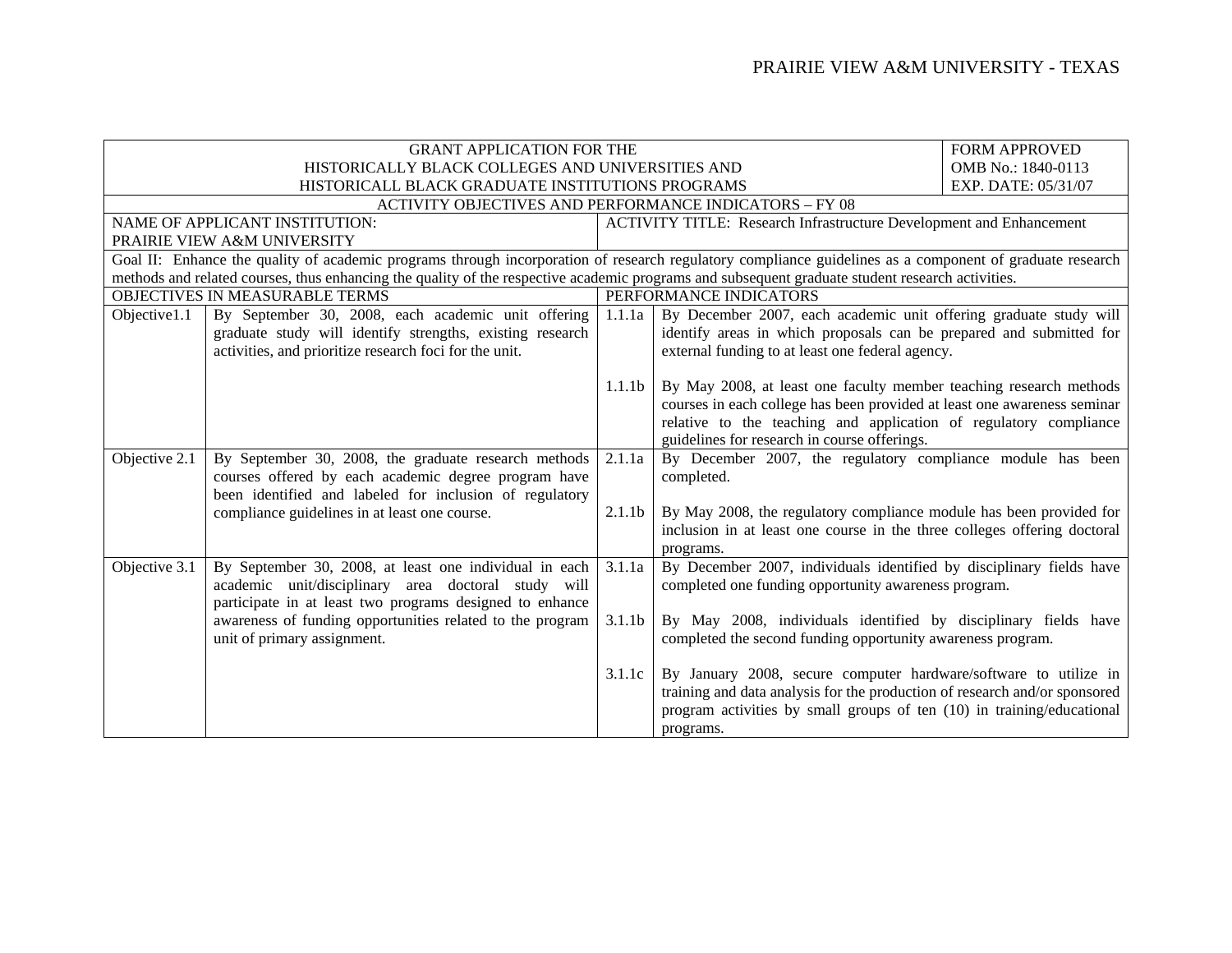|               | <b>GRANT APPLICATION FOR THE</b>                                                                                                                         |                    |                                                                            | <b>FORM APPROVED</b> |
|---------------|----------------------------------------------------------------------------------------------------------------------------------------------------------|--------------------|----------------------------------------------------------------------------|----------------------|
|               | HISTORICALLY BLACK COLLEGES AND UNIVERSITIES AND                                                                                                         |                    |                                                                            | OMB No.: 1840-0113   |
|               | HISTORICALL BLACK GRADUATE INSTITUTIONS PROGRAMS                                                                                                         |                    |                                                                            | EXP. DATE: 05/31/07  |
|               | <b>ACTIVITY OBJECTIVES AND PERFORMANCE INDICATORS - FY 09</b>                                                                                            |                    |                                                                            |                      |
|               | NAME OF APPLICANT INSTITUTION:                                                                                                                           |                    | <b>ACTIVITY TITLE: Research Infrastructure Development and Enhancement</b> |                      |
|               | PRAIRIE VIEW A&M UNIVERSITY                                                                                                                              |                    |                                                                            |                      |
|               | Goal II: Enhance the quality of academic programs through incorporation of research regulatory compliance guidelines as a component of graduate research |                    |                                                                            |                      |
|               | methods and related courses, thus enhancing the quality of the respective academic programs and subsequent graduate student research activities.         |                    |                                                                            |                      |
|               | OBJECTIVES IN MEASURABLE TERMS                                                                                                                           |                    | PERFORMANCE INDICATORS                                                     |                      |
| Objective 1.1 | By September 30, 2009, provide at least one opportunity for                                                                                              | 1.1.1a             | By October 31, 2008, identify a minimum of two resources for the           |                      |
|               | members of the various (3) regulatory compliance                                                                                                         |                    | provision of renewed or new training for members of the regulatory         |                      |
|               | committees to participate in renewal or new training                                                                                                     |                    | compliance committees.                                                     |                      |
|               | relative to the primary responsibility of the committee.                                                                                                 |                    |                                                                            |                      |
|               |                                                                                                                                                          | 2.1.1 <sub>b</sub> | By May 31, 2009, at least one member of each regulatory compliance         |                      |
|               |                                                                                                                                                          |                    | committee has participated in a compliance training workshop/seminar.      |                      |
| Objective 2.1 | By September 30, 2009, the graduate research methods                                                                                                     | 1.1.1a             | By December 2008, the regulatory compliance module has been                |                      |
|               | courses have been identified and a regulatory compliance                                                                                                 |                    | completed.                                                                 |                      |
|               | guideline module has been submitted for inclusion in at                                                                                                  |                    |                                                                            |                      |
|               | least one course for three additional colleges/schools                                                                                                   | 2.1.1 <sub>b</sub> | By May 2009, the regulatory compliance module has been provided for        |                      |
|               | offering graduate study.                                                                                                                                 |                    | three additional colleges offering graduate programs.                      |                      |
| Objective 3.1 | By September 30, 2009, develop a seminar/workshop series                                                                                                 | 1.1.1a             | By December 2008, identify and/or develop guided activities to foster      |                      |
|               | for selected faculty (Train-the-Trainer) and graduate                                                                                                    |                    | critical analysis of published research.                                   |                      |
|               | students to enhance learner outcomes by highlighting                                                                                                     |                    |                                                                            |                      |
|               | analysis of published research,<br>critical<br>critical                                                                                                  | 2.1.1 <sub>b</sub> | By May 2009, initiate a seminar/workshop series that focuses on critical   |                      |
|               | thinking/planning for research projects, and the application                                                                                             |                    | thinking in the planning of graduate student research, which reinforces    |                      |
|               | of regulatory compliance rules in project implementation.                                                                                                |                    | classroom experiences, and demonstrates the application of regulatory      |                      |
|               |                                                                                                                                                          |                    | compliance rules in research.                                              |                      |
|               |                                                                                                                                                          |                    |                                                                            |                      |
|               |                                                                                                                                                          | 3.1.1c             | By May 2009, provide varied resource materials and guidance for the use    |                      |
|               |                                                                                                                                                          |                    | of regulatory compliance rules and standard operating procedures as a      |                      |
|               |                                                                                                                                                          |                    | means for evaluating research project planning for thesis, dissertations,  |                      |
|               |                                                                                                                                                          |                    | and general grant writing.                                                 |                      |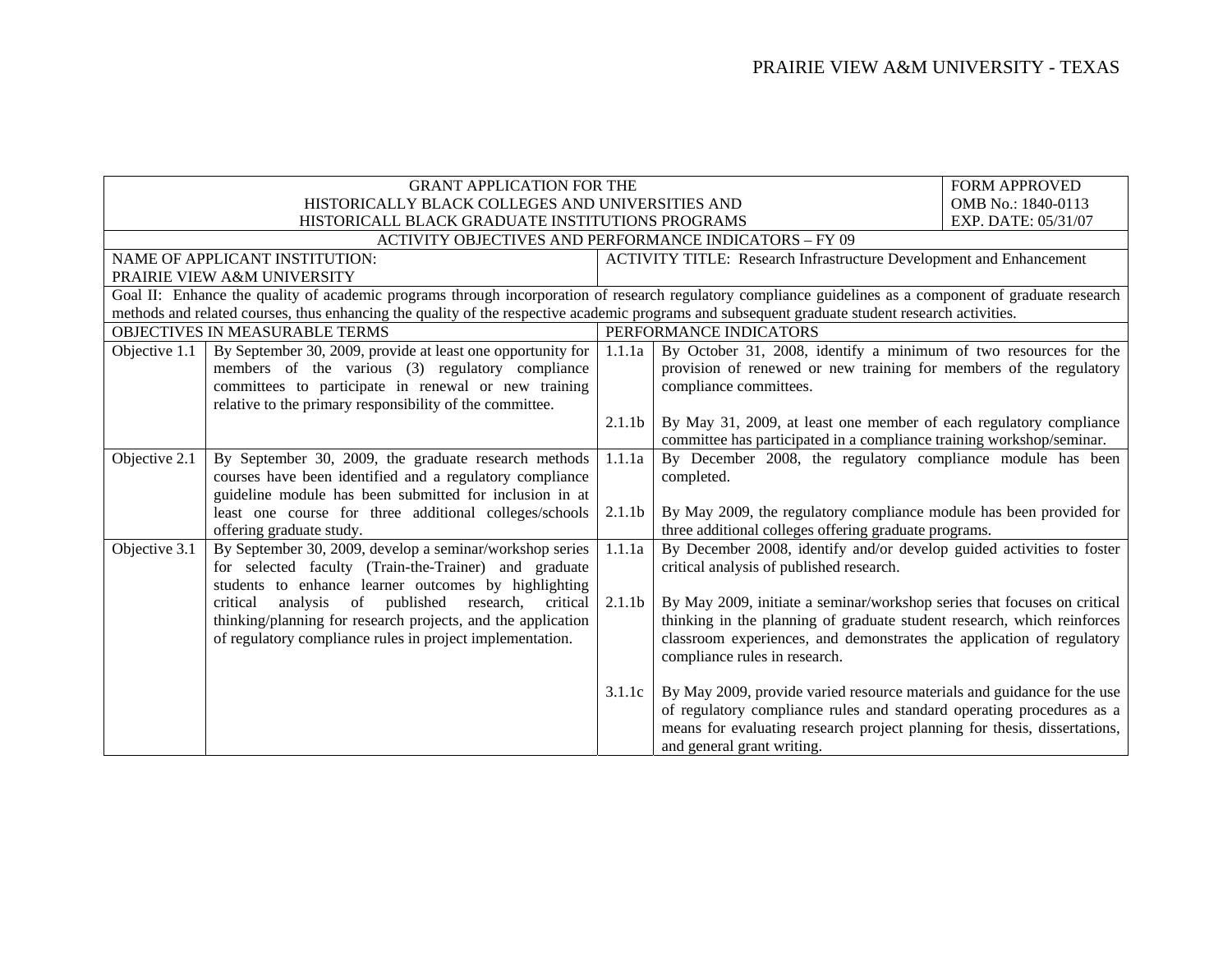|               | <b>GRANT APPLICATION FOR THE</b>                                                                                                                         |                                                                       |                                                                            | <b>FORM APPROVED</b> |
|---------------|----------------------------------------------------------------------------------------------------------------------------------------------------------|-----------------------------------------------------------------------|----------------------------------------------------------------------------|----------------------|
|               | HISTORICALLY BLACK COLLEGES AND UNIVERSITIES AND                                                                                                         |                                                                       |                                                                            | OMB No.: 1840-0113   |
|               | HISTORICALL BLACK GRADUATE INSTITUTIONS PROGRAMS                                                                                                         |                                                                       |                                                                            | EXP. DATE: 05/31/07  |
|               | <b>ACTIVITY OBJECTIVES AND PERFORMANCE INDICATORS - FY 10</b>                                                                                            |                                                                       |                                                                            |                      |
|               | NAME OF APPLICANT INSTITUTION:                                                                                                                           |                                                                       | <b>ACTIVITY TITLE: Research Infrastructure Development and Enhancement</b> |                      |
|               | PRAIRIE VIEW A&M UNIVERSITY                                                                                                                              |                                                                       |                                                                            |                      |
|               | Goal II: Enhance the quality of academic programs through incorporation of research regulatory compliance guidelines as a component of graduate research |                                                                       |                                                                            |                      |
|               | methods and related courses, thus enhancing the quality of the respective academic programs and subsequent graduate student research activities.         |                                                                       |                                                                            |                      |
|               | OBJECTIVES IN MEASURABLE TERMS                                                                                                                           |                                                                       | PERFORMANCE INDICATORS                                                     |                      |
| Objective 1.1 | By September 30, 2010, the graduate research methods                                                                                                     | 1.1.1a<br>By December 2009, the regulatory compliance module has been |                                                                            |                      |
|               | courses have been identified and a regulatory compliance                                                                                                 |                                                                       | completed and updated.                                                     |                      |
|               | guideline module has been submitted for inclusion in at                                                                                                  |                                                                       |                                                                            |                      |
|               | least one course for the additional colleges/schools offering                                                                                            | 2.1.1 <sub>b</sub>                                                    | By May 2010, the regulatory compliance module has been provided for        |                      |
|               | graduate study.                                                                                                                                          |                                                                       | the two remaining colleges/schools offering graduate programs.             |                      |
| Objective 2.1 | By September 30, 2010, at least one individual in each                                                                                                   | 1.1.1a                                                                | By December 2009, individuals identified by disciplinary fields have       |                      |
|               | academic unit/disciplinary area offering graduate study will                                                                                             |                                                                       | completed one funding opportunity awareness program.                       |                      |
|               | participate in at least two programs designed to enhance                                                                                                 |                                                                       |                                                                            |                      |
|               | awareness of funding opportunities related to the program                                                                                                | 2.1.1 <sub>b</sub>                                                    | By May 2010, individuals identified by disciplinary fields have            |                      |
|               | unit of primary assignment.                                                                                                                              |                                                                       | completed the second funding opportunity awareness program.                |                      |
|               |                                                                                                                                                          |                                                                       |                                                                            |                      |
| Objective 3.1 | By September 30, 2010, enhance the prominence of faculty,                                                                                                | 1.1.1a                                                                | By December 2009, develop a series of workshops that focus on              |                      |
|               | professional personnel, and graduate student scholarship                                                                                                 |                                                                       | "Writing for Publication" for faculty, professional personnel, and         |                      |
|               | through guidance and support for participation in                                                                                                        |                                                                       | graduate students.                                                         |                      |
|               | disciplinary specific professional societies via a 50%                                                                                                   |                                                                       |                                                                            |                      |
|               | increase in the number of submissions for presentation                                                                                                   | 2.1.1 <sub>b</sub>                                                    | By May 2010, guide the establishment of interdisciplinary                  |                      |
|               | and/or for publication.                                                                                                                                  |                                                                       | mentor/mentee teams for presentation and/or publication of research and    |                      |
|               |                                                                                                                                                          |                                                                       | sponsored program results.                                                 |                      |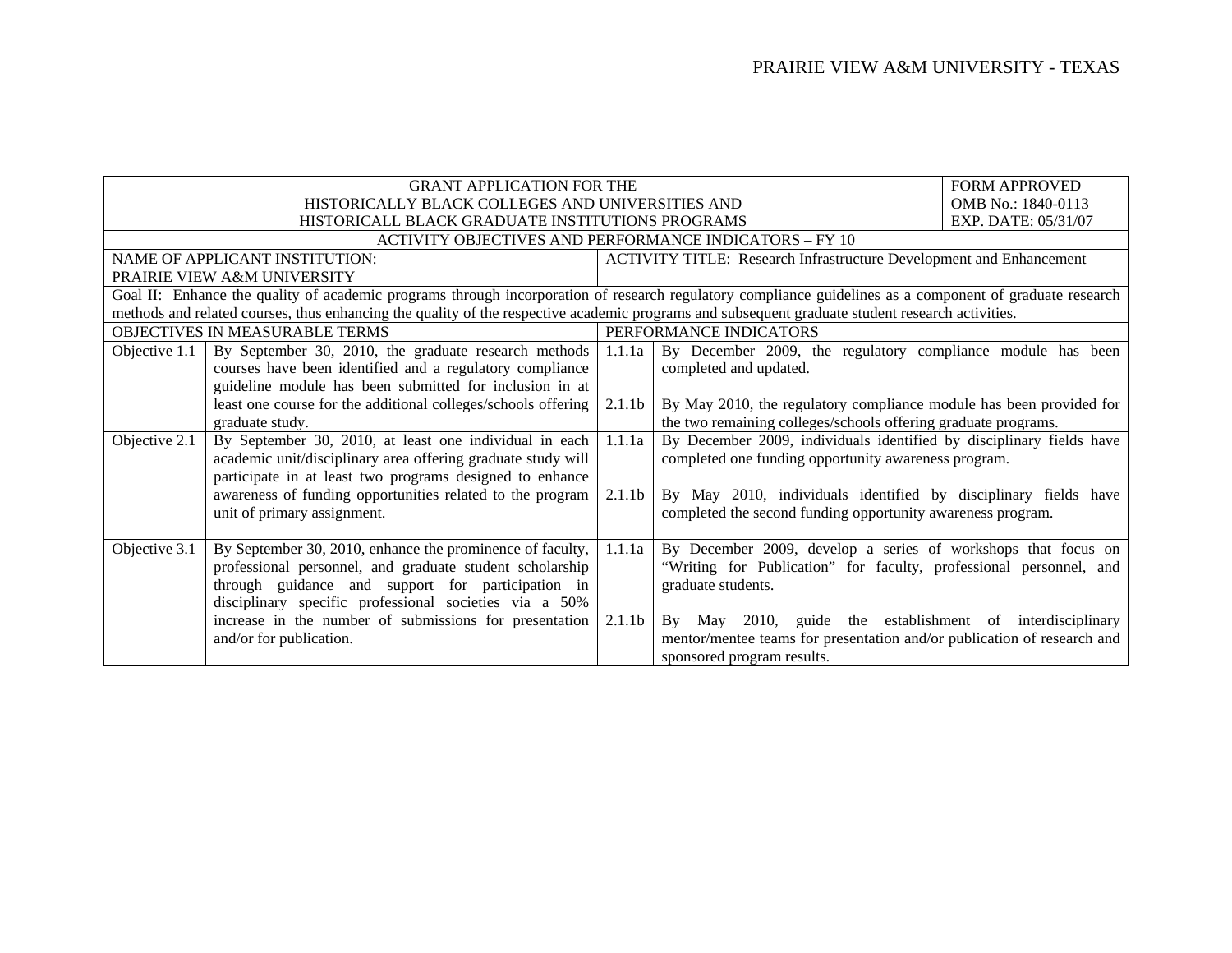| <b>GRANT APPLICATION FOR THE</b> |                                                                                                                                                          |        |                                                                            | <b>FORM APPROVED</b> |
|----------------------------------|----------------------------------------------------------------------------------------------------------------------------------------------------------|--------|----------------------------------------------------------------------------|----------------------|
|                                  | HISTORICALLY BLACK COLLEGES AND UNIVERSITIES AND                                                                                                         |        |                                                                            | OMB No.: 1840-0113   |
|                                  | HISTORICALL BLACK GRADUATE INSTITUTIONS PROGRAMS                                                                                                         |        |                                                                            | EXP. DATE: 05/31/07  |
|                                  | <b>ACTIVITY OBJECTIVES AND PERFORMANCE INDICATORS – FY 11</b>                                                                                            |        |                                                                            |                      |
|                                  | NAME OF APPLICANT INSTITUTION:                                                                                                                           |        | <b>ACTIVITY TITLE: Research Infrastructure Development and Enhancement</b> |                      |
|                                  | PRAIRIE VIEW A&M UNIVERSITY                                                                                                                              |        |                                                                            |                      |
|                                  | Goal II: Enhance the quality of academic programs through incorporation of research regulatory compliance guidelines as a component of graduate research |        |                                                                            |                      |
|                                  | methods and related courses, thus enhancing the quality of the respective academic programs and subsequent graduate student research activities.         |        |                                                                            |                      |
| OBJECTIVES IN MEASURABLE TERMS   |                                                                                                                                                          |        | PERFORMANCE INDICATORS                                                     |                      |
| Objective1.1                     | By September 30, 2011, regulatory compliance guides for                                                                                                  | 1.1.1a | By September 30, 2011, half of the compliance guides have been             |                      |
|                                  | standard operating procedures and protocol applications                                                                                                  |        | uploaded for on-line instructional packets.                                |                      |
|                                  | have been prepared for implementation as on-line                                                                                                         |        |                                                                            |                      |
|                                  | instructional packets.                                                                                                                                   |        |                                                                            |                      |
|                                  |                                                                                                                                                          |        |                                                                            |                      |
|                                  |                                                                                                                                                          |        |                                                                            |                      |
|                                  |                                                                                                                                                          |        |                                                                            |                      |
|                                  |                                                                                                                                                          |        |                                                                            |                      |
| Objective 2.1                    | By September 30, 2011, instructional modules have been                                                                                                   | 1.1.1a | By September 30, 2011, half of the instructional modules have been         |                      |
|                                  | completed and prepared for implementation as on-line                                                                                                     |        | uploaded for on-line instructional packets.                                |                      |
|                                  | packets for awareness and enhancement activities related to                                                                                              |        |                                                                            |                      |
|                                  | writing, preparation for publication<br>grant<br>and                                                                                                     |        |                                                                            |                      |
|                                  | presentations.                                                                                                                                           |        |                                                                            |                      |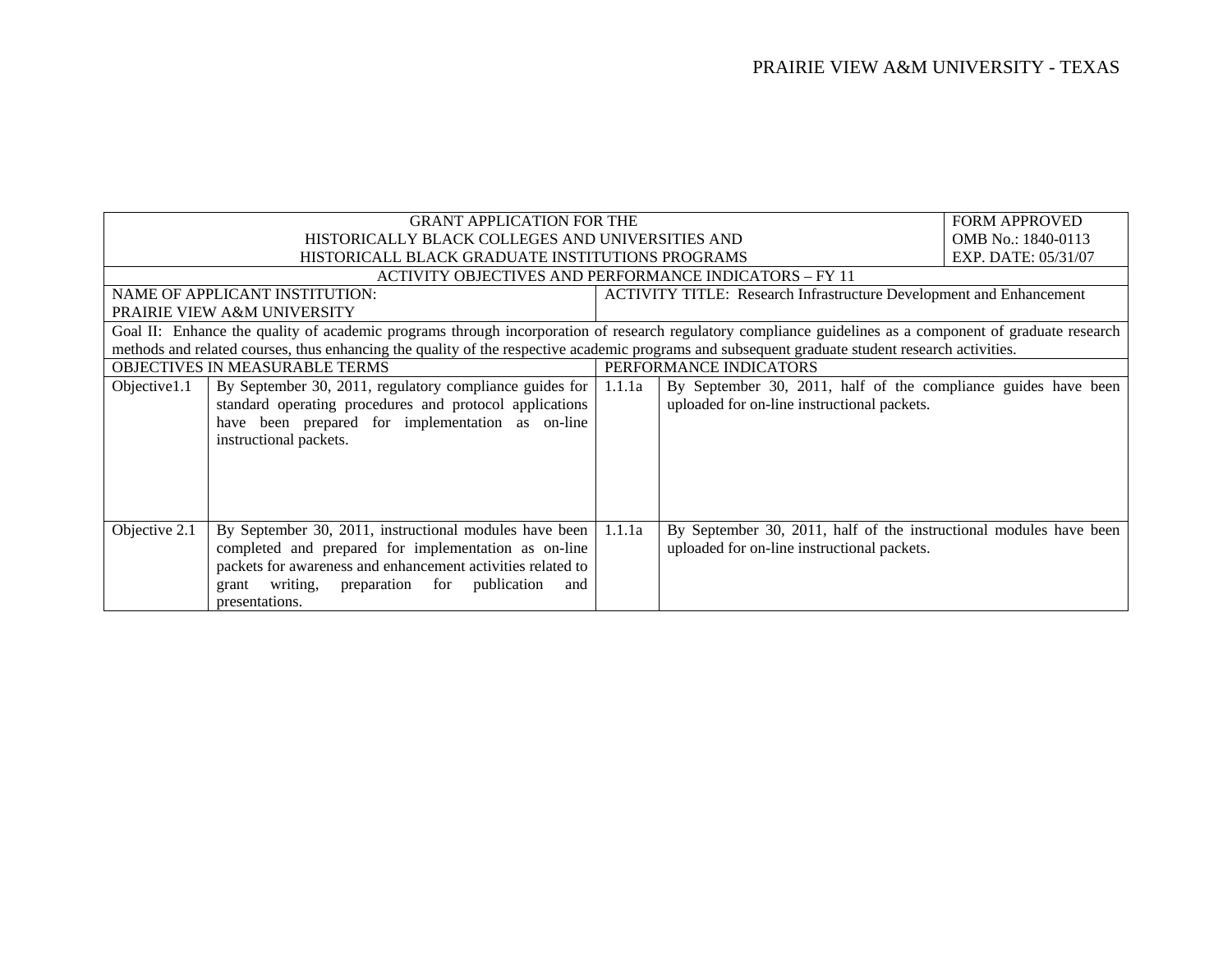|                                       | <b>GRANT APPLICATION FOR THE</b>                                                                                                                         |        |                                                                            | <b>FORM APPROVED</b> |
|---------------------------------------|----------------------------------------------------------------------------------------------------------------------------------------------------------|--------|----------------------------------------------------------------------------|----------------------|
|                                       | HISTORICALLY BLACK COLLEGES AND UNIVERSITIES AND                                                                                                         |        |                                                                            | OMB No.: 1840-0113   |
|                                       | HISTORICALL BLACK GRADUATE INSTITUTIONS PROGRAMS                                                                                                         |        |                                                                            | EXP. DATE: 05/31/07  |
|                                       | ACTIVITY OBJECTIVES AND PERFORMANCE INDICATORS – FY 12                                                                                                   |        |                                                                            |                      |
|                                       | NAME OF APPLICANT INSTITUTION:                                                                                                                           |        | <b>ACTIVITY TITLE: Research Infrastructure Development and Enhancement</b> |                      |
|                                       | PRAIRIE VIEW A&M UNIVERSITY                                                                                                                              |        |                                                                            |                      |
|                                       | Goal II: Enhance the quality of academic programs through incorporation of research regulatory compliance guidelines as a component of graduate research |        |                                                                            |                      |
|                                       | methods and related courses, thus enhancing the quality of the respective academic programs and subsequent graduate student research activities.         |        |                                                                            |                      |
| <b>OBJECTIVES IN MEASURABLE TERMS</b> |                                                                                                                                                          |        | PERFORMANCE INDICATORS                                                     |                      |
| Objective 1.1                         | By September 30, 2012, regulatory compliance guides for                                                                                                  | 1.1.1a | By September 30, 2012, half of the compliance guides have been             |                      |
|                                       | standard operating procedures and protocol applications                                                                                                  |        | uploaded for on-line instructional packets.                                |                      |
|                                       | have been prepared for implementation as on-line                                                                                                         |        |                                                                            |                      |
|                                       | instructional packets.                                                                                                                                   |        |                                                                            |                      |
|                                       |                                                                                                                                                          |        |                                                                            |                      |
|                                       |                                                                                                                                                          |        |                                                                            |                      |
|                                       |                                                                                                                                                          |        |                                                                            |                      |
|                                       |                                                                                                                                                          |        |                                                                            |                      |
| Objective 2.1                         | By September 30, 2012, instructional modules have been                                                                                                   | 1.1.1a | By September 30, 2012, the remaining half of the instructional modules     |                      |
|                                       | completed and prepared for implementation as on-line                                                                                                     |        | have been uploaded for on-line instructional packets.                      |                      |
|                                       | packets for awareness and enhancement activities related to                                                                                              |        |                                                                            |                      |
|                                       | publication<br>writing, preparation for<br>grant<br>and                                                                                                  |        |                                                                            |                      |
|                                       | presentations.                                                                                                                                           |        |                                                                            |                      |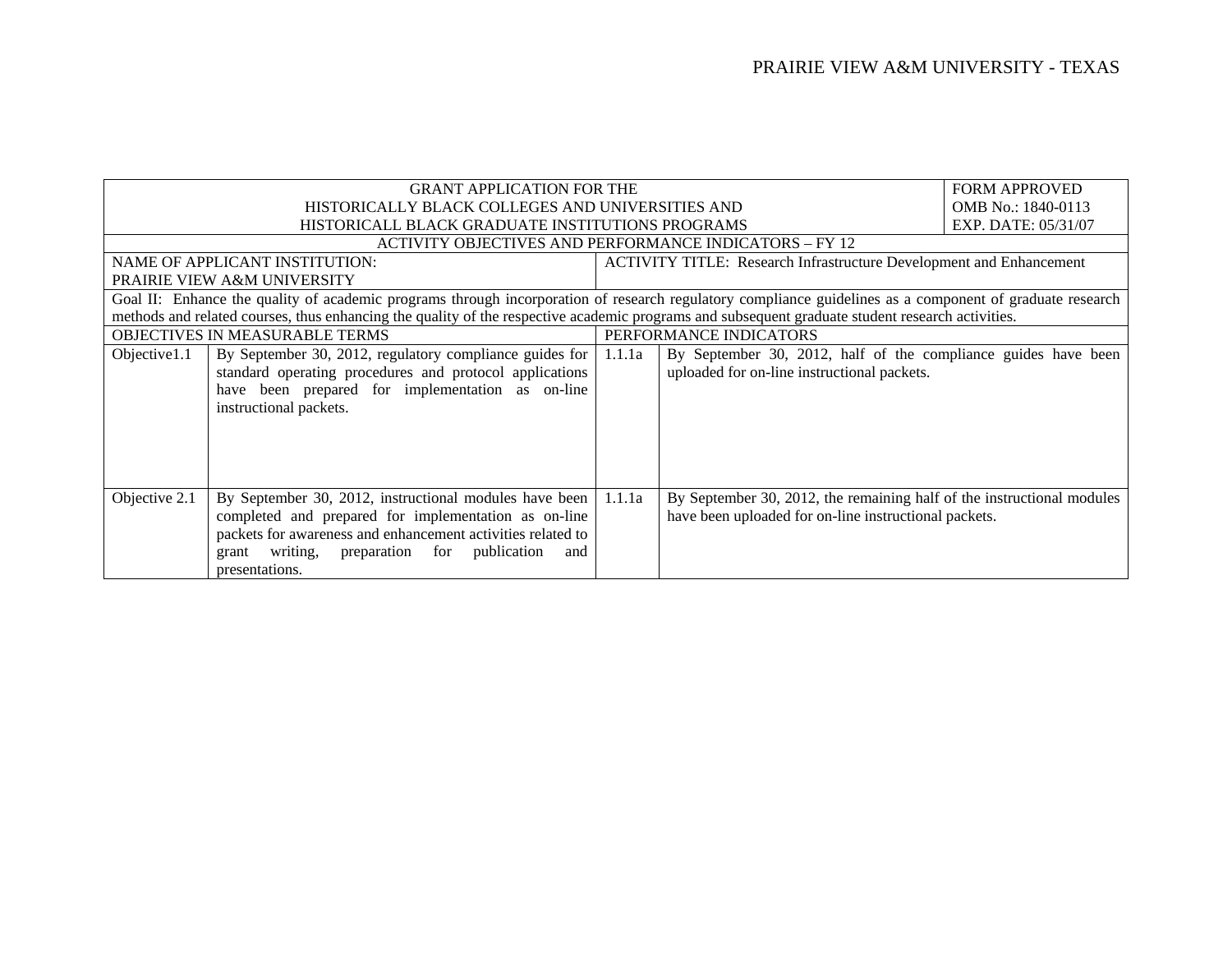| <b>GRANT APPLICATION FOR THE</b><br><b>FORM APPROVED</b> |                                 |                                                  |                                                                        |                     |       |  |
|----------------------------------------------------------|---------------------------------|--------------------------------------------------|------------------------------------------------------------------------|---------------------|-------|--|
|                                                          |                                 | HISTORICALLY BLACK COLLEGES AND UNIVERSITIES AND |                                                                        | OMB No.: 1840-0113  |       |  |
|                                                          |                                 | HISTORICALLY BLACK GRADUATE INSTITUTIONS PROGRAM |                                                                        | EXP. DATE: 05/31/07 |       |  |
|                                                          |                                 | IMPLEMENTATION STRATEGY AND TIMETABLE - FY 08    |                                                                        |                     |       |  |
| 1. NAME OF APPLICANT INSTITUTION:                        |                                 |                                                  | 2. ACTIVITY TITLE: Research Infrastructure Development and Enhancement |                     |       |  |
|                                                          | PRAIRIE VIEW A&M UNIVERSITY     |                                                  |                                                                        |                     |       |  |
| 3. SPECIFIC TASKS TO                                     | <b>4. PRIMARY PARTICIPANTS</b>  | 5. METHODS INVOLVED                              | <b>6. TANGIBLE RESULTS</b>                                             | <b>TIMEFRAME</b>    |       |  |
| <b>BE COMPLETED</b>                                      |                                 |                                                  |                                                                        | FROM/TO             |       |  |
| <b>Select Special Services</b>                           | VPRD;<br>AVPR;<br>Compliance    | Create position, advertise, hire                 | Coordinator hired and completes                                        | 10/07               | 12/07 |  |
| Coordinator for program                                  | Director                        | coordinator                                      | orientation                                                            |                     |       |  |
| Confer with Unit Heads and                               | Organizational<br>AVPR,<br>Unit | Face-to-face discussion<br>with                  | List of priorities. Updated annually                                   | 10/07 &             | 6/08  |  |
| develop list of priority plans                           | Heads, Graduate Asst.           | Unit Heads, email survey                         | as needed                                                              | thereafter          |       |  |
| for research and/or sponsored                            |                                 |                                                  |                                                                        |                     |       |  |
| programs by organizational                               |                                 |                                                  |                                                                        |                     |       |  |
| unit.                                                    |                                 |                                                  |                                                                        |                     |       |  |
| Disseminate<br>list<br>among                             | <b>AVPR</b>                     | Printed document and posted on                   | List of priorities disseminated.                                       | 7/08                | 8/08  |  |
| University community.                                    |                                 | Research Web Page                                |                                                                        |                     |       |  |
| Review<br>and<br>highlight                               | <b>AVPR</b>                     | Disciplinary field cross                         | Commonalities/distinctions among                                       | 6/08                | 7/08  |  |
| common program priorities.                               |                                 | reference                                        | priorities identified                                                  |                     |       |  |
| Identify federal/state agency                            | AVPR, Graduate Asst.            | Web site review                                  | Federal agencies related to program                                    | 12/07               | 9/08  |  |
| strategic goals/programs.                                |                                 |                                                  | priorities identified                                                  |                     |       |  |
| Correlate unit plans with                                | AVPR, Compliance Dir.,          | Unit priority plan/Agency plan                   | Coordinated plan developed and                                         | 5/08                | 9/08  |  |
| agency plans.                                            | Graduate Asst.                  | crosswalk designation                            | disseminated to units                                                  |                     |       |  |
| Initiate contact with agency                             | AVPR.<br>Compliance<br>Dir.     | Telephone inquiry; site visits                   | Agency program heads identified                                        | 6/08                | 9/08  |  |
| program heads for review of                              | Graduate Asst.                  |                                                  | and initial contacts completed                                         |                     |       |  |
| project opportunities.                                   |                                 |                                                  |                                                                        |                     |       |  |
| offering<br>Academic<br>units                            | AVPR, Program Coordinator,      | Face-to-Face discussion<br>with                  | One<br>identified;<br>area<br>proposal                                 | 10/07               | 12/07 |  |
| graduate study identify areas                            | Academic Deans, Department      | Unit Heads, email survey                         | initiated                                                              |                     |       |  |
| preparation.<br>for<br>proposal                          | Heads                           |                                                  |                                                                        |                     |       |  |
| Initiate one<br>proposal<br>for                          |                                 |                                                  |                                                                        |                     |       |  |
| submission to at least one                               |                                 |                                                  |                                                                        |                     |       |  |
| federal agency.                                          |                                 |                                                  |                                                                        |                     |       |  |
| Identify research<br>methods                             | AVPR; Graduate School Dean;     | Review graduate catalog and                      | List of courses with descriptions                                      | 10/07               | 5/08  |  |
| in<br>courses<br>each                                    | College/School Deans            | THECB inventory of approved                      | and copy of current course syllabi                                     |                     |       |  |
| college/school.                                          |                                 | courses by program                               | compiled                                                               |                     |       |  |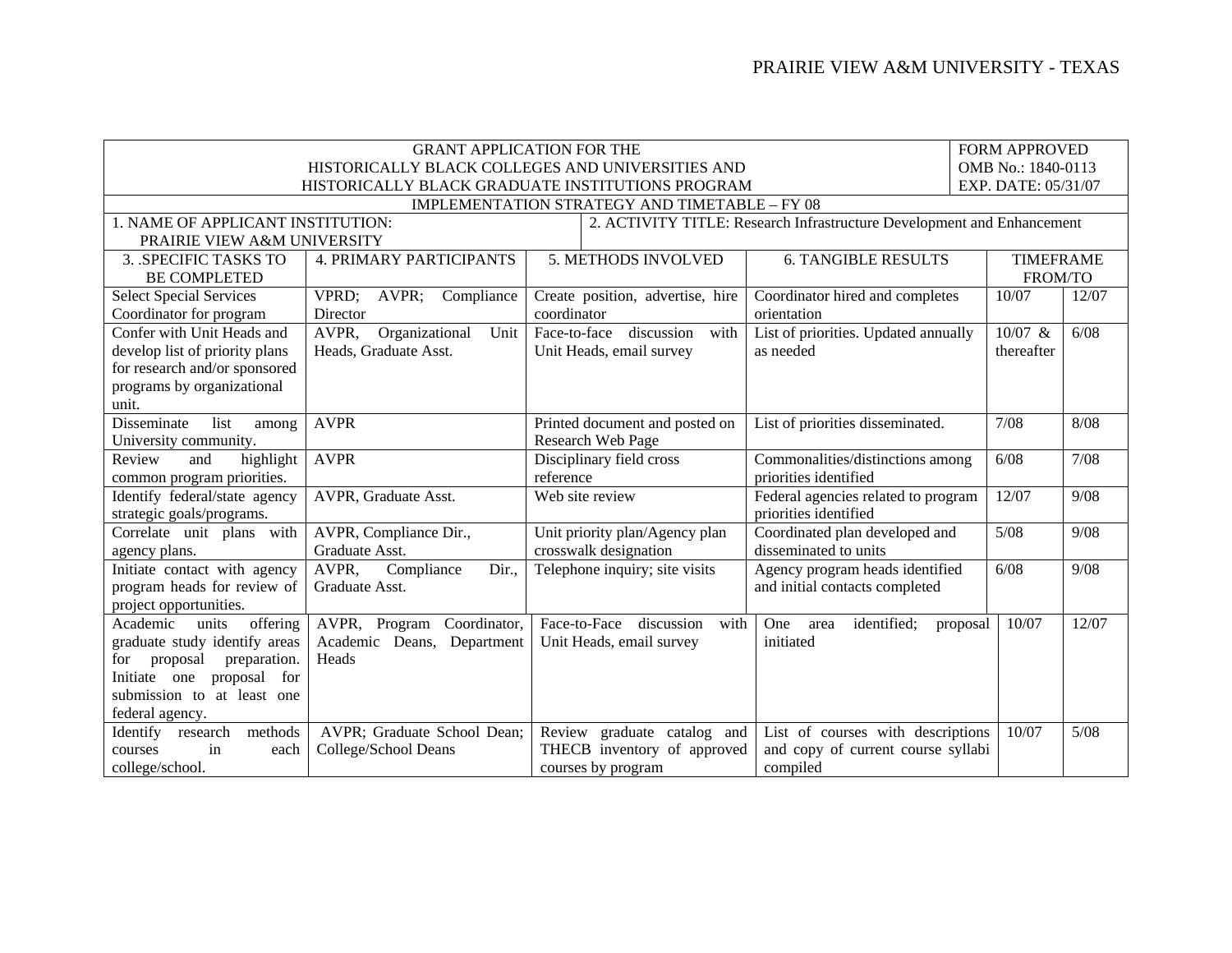|                                     | <b>GRANT APPLICATION FOR THE</b><br><b>FORM APPROVED</b> |                                               |                                                                        |                     |       |  |  |  |
|-------------------------------------|----------------------------------------------------------|-----------------------------------------------|------------------------------------------------------------------------|---------------------|-------|--|--|--|
|                                     | HISTORICALLY BLACK COLLEGES AND UNIVERSITIES AND         |                                               |                                                                        | OMB No.: 1840-0113  |       |  |  |  |
|                                     | HISTORICALLY BLACK GRADUATE INSTITUTIONS PROGRAM         |                                               |                                                                        | EXP. DATE: 05/31/07 |       |  |  |  |
|                                     |                                                          | IMPLEMENTATION STRATEGY AND TIMETABLE - FY 08 |                                                                        |                     |       |  |  |  |
| 1. NAME OF APPLICANT INSTITUTION:   |                                                          |                                               | 2. ACTIVITY TITLE: Research Infrastructure Development and Enhancement |                     |       |  |  |  |
| PRAIRIE VIEW A&M UNIVERSITY         |                                                          |                                               |                                                                        |                     |       |  |  |  |
| 3. SPECIFIC TASKS TO                | <b>4. PRIMARY PARTICIPANTS</b>                           | 5. METHODS INVOLVED                           | <b>6. TANGIBLE RESULTS</b>                                             | <b>TIMEFRAME</b>    |       |  |  |  |
| <b>BE COMPLETED</b>                 |                                                          |                                               |                                                                        | FROM/TO             |       |  |  |  |
| Regulatory<br>Develop               | AVPR; Compliance Director;                               | Review federal regulations, rules             | Regulatory compliance module                                           | 10/07               | 12/07 |  |  |  |
| Compliance module                   | Compliance<br>Chairs<br>of                               | and training packets.                         | completed relating to each of three                                    |                     |       |  |  |  |
|                                     | committees                                               | Review course<br>syllabi for                  | compliance programs                                                    |                     |       |  |  |  |
|                                     |                                                          | identified courses                            |                                                                        |                     |       |  |  |  |
| Identify and secure computer        | AVPR, Compliance Director,                               | Review requirements for                       | Resources available for program                                        | 10/07               | 12/07 |  |  |  |
| hardware/software needs to          | Program Director, Technology                             | training seminar materials and                | implementation.                                                        |                     |       |  |  |  |
| support implementation of           | personnel                                                | technology needs. Secure                      |                                                                        |                     |       |  |  |  |
| awareness<br>and<br>training        |                                                          | resources                                     |                                                                        |                     |       |  |  |  |
| seminars                            |                                                          |                                               |                                                                        |                     |       |  |  |  |
| Plan and conduct awareness          | AVPR, Compliance Director,                               | Schedule and conduct seminars.                | Awareness Seminars completed.                                          | 11/07               | 5/08  |  |  |  |
| regarding<br>seminars               | Program Director,                                        | Evaluate effectiveness.                       | Roster of participants available.                                      |                     |       |  |  |  |
| of Regulatory<br>application        |                                                          |                                               | Evaluation results available.                                          |                     |       |  |  |  |
| Compliance guidelines in            |                                                          |                                               |                                                                        |                     |       |  |  |  |
| graduate research courses.          |                                                          |                                               |                                                                        |                     |       |  |  |  |
| *Identify resource materials        | AVPR; Compliance Director;                               | Review of programs at sister                  | Resource materials acquired and                                        | 11/07               | 5/08  |  |  |  |
| for use by research methods         | Compliance<br>Committee                                  | Review<br>of<br>institutions;                 | available<br>Office<br>through                                         | of                  |       |  |  |  |
| instructors and regulatory          | members                                                  | published resource materials via              | Research and Development for use                                       |                     |       |  |  |  |
| compliance<br>committee<br>members. |                                                          | professional society groups                   |                                                                        |                     |       |  |  |  |
| module<br>Disseminate<br>to         | Compliance<br>Director;                                  | Provide electronic transmission               | Faculty received module                                                | 2/08                | 5/08  |  |  |  |
| selected faculty for review.        | College/School committee reps.                           | for incorporation in course                   |                                                                        |                     |       |  |  |  |
|                                     |                                                          | syllabi                                       |                                                                        |                     |       |  |  |  |
| Conduct orientation session         | <b>Compliance Director; AVPR</b>                         | Face-to-face<br>overview<br>and               | Orientation sessions conducted via                                     | 3/08                | 5/08  |  |  |  |
| with identified faculty to          |                                                          | recommendation for application                | College/School                                                         |                     |       |  |  |  |
| pilot module.                       |                                                          |                                               |                                                                        |                     |       |  |  |  |
| Revise module if needed.            | <b>Compliance Director; AVPR</b>                         | review<br>Face-to-face<br>and                 | Module revised as needed<br>by                                         | 6/08                | 8/08  |  |  |  |
| Disseminate to identified           |                                                          | modification for disciplinary                 | program area. Initiate application                                     |                     |       |  |  |  |
| faculty for incorporation in        |                                                          | fields as needed.                             | via doctoral programs                                                  |                     |       |  |  |  |
|                                     |                                                          |                                               |                                                                        |                     |       |  |  |  |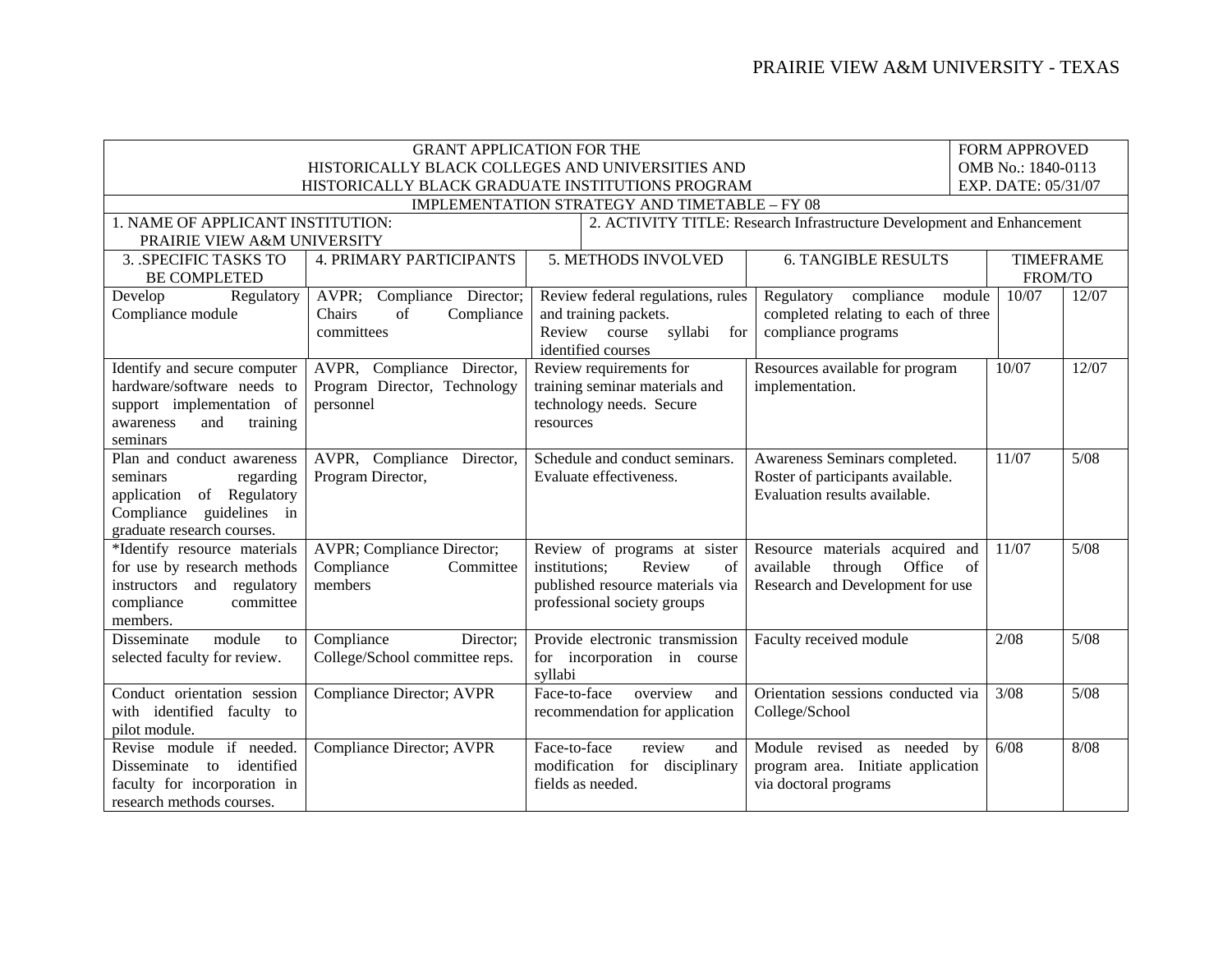| <b>GRANT APPLICATION FOR THE</b>                                                                            |                                |         |                                 |                                      |                     | <b>FORM APPROVED</b> |        |
|-------------------------------------------------------------------------------------------------------------|--------------------------------|---------|---------------------------------|--------------------------------------|---------------------|----------------------|--------|
| HISTORICALLY BLACK COLLEGES AND UNIVERSITIES AND                                                            |                                |         |                                 |                                      |                     | OMB No.: 1840-0113   |        |
| HISTORICALLY BLACK GRADUATE INSTITUTIONS PROGRAM                                                            |                                |         |                                 |                                      | EXP. DATE: 05/31/07 |                      |        |
| IMPLEMENTATION STRATEGY AND TIMETABLE - FY 09                                                               |                                |         |                                 |                                      |                     |                      |        |
| 1. NAME OF APPLICANT INSTITUTION:<br>2. ACTIVITY TITLE: Research Infrastructure Development and Enhancement |                                |         |                                 |                                      |                     |                      |        |
| PRAIRIE VIEW A&M UNIVERSITY                                                                                 |                                |         |                                 |                                      |                     |                      |        |
| 3. SPECIFIC TASKS TO                                                                                        | <b>4. PRIMARY PARTICIPANTS</b> |         | 5. METHODS INVOLVED             | <b>6. TANGIBLE RESULTS</b>           |                     | <b>TIMEFRAME</b>     |        |
| <b>BE COMPLETED</b>                                                                                         |                                |         |                                 |                                      |                     | FROM/TO              |        |
| Plan and conduct annual                                                                                     | VPRD, AVPR, Compliance         |         | Issue review response; general  | Research Retreat conducted and       |                     | 10/08 &              | 12/08  |
| research retreat for unit                                                                                   | Dir., Program Coordinator,     |         | guidance about research and     | evaluated.                           |                     | each                 | & each |
| administrators.                                                                                             | Graduate Asst.                 |         | sponsored programs              |                                      |                     | year                 | year   |
| model<br>for<br>Develop                                                                                     | VPRD; AVPR; AVPD; Unit         |         | Review definition used by       | Partners identified for units. Cost- |                     | 12/08                | 2/09   |
| identification<br>of<br>private                                                                             | Heads; OSP/PVAMRF              |         | OMB, State of Texas, TAMUS.     | sharing and/or matching funds        |                     |                      |        |
| sector partners to support                                                                                  |                                |         | Review current unit budgets.    | procedures outlined and              |                     |                      |        |
| cost-sharing and/or matching                                                                                |                                |         | Compile PVAMU procedure.        | disseminated.                        |                     |                      |        |
| funds. Disseminate model.                                                                                   |                                |         |                                 |                                      |                     |                      |        |
| Update<br>procedures<br>and                                                                                 | VPRD; AVPR;<br>Graduate        |         | Review procedures/requirements  | Procedures updated, disseminated     |                     | 12/08                | 2/09   |
| coordinate pre- and<br>post-                                                                                | Assistant; OSP/PVAMRF          | of OMB, | State of Texas,                 | via R&D website.                     |                     |                      |        |
| award services between OSP                                                                                  |                                | TAMUS.  | Compile<br><b>PVAMU</b>         |                                      |                     |                      |        |
| PVAMRF.<br>Post<br>and                                                                                      |                                |         | procedural guidelines.          |                                      |                     |                      |        |
| procedures on the R&D                                                                                       |                                |         |                                 |                                      |                     |                      |        |
| website.                                                                                                    |                                |         |                                 |                                      |                     |                      |        |
| Add guidelines for Standard                                                                                 | Compliance Director; Program   |         | Face-to-Face interactions       | SOP on file in Compliance Office     |                     | 10/08                | 12/08  |
| Operating Procedures in the                                                                                 | Director; Research Center and  |         |                                 | for ALL units engaging in research   |                     |                      |        |
| conduct of research<br>to                                                                                   | Program Directors              |         |                                 | and sponsored programs requiring     |                     |                      |        |
| Compliance<br>modules.                                                                                      |                                |         |                                 | compliance oversight                 |                     |                      |        |
| Conduct workshops on the                                                                                    |                                |         |                                 |                                      |                     |                      |        |
| development of Standard                                                                                     |                                |         |                                 |                                      |                     |                      |        |
| Operating Procedures via                                                                                    |                                |         |                                 |                                      |                     |                      |        |
| disciplinary areas.                                                                                         |                                |         |                                 |                                      |                     |                      |        |
| student<br>needs.<br>Assess                                                                                 | AVPR;<br>Academic<br>Program   |         | Small group (10) per identified | Assessment completed for year 1.     |                     | 1/09                 | 5/09   |
| identify<br>and plan mini                                                                                   | Directors; Graduate Dean       |         | needs across program areas      | Workshop delivered.                  |                     |                      |        |
| workshop series for graduate                                                                                |                                |         |                                 |                                      |                     |                      |        |
| students.                                                                                                   |                                |         |                                 |                                      |                     |                      |        |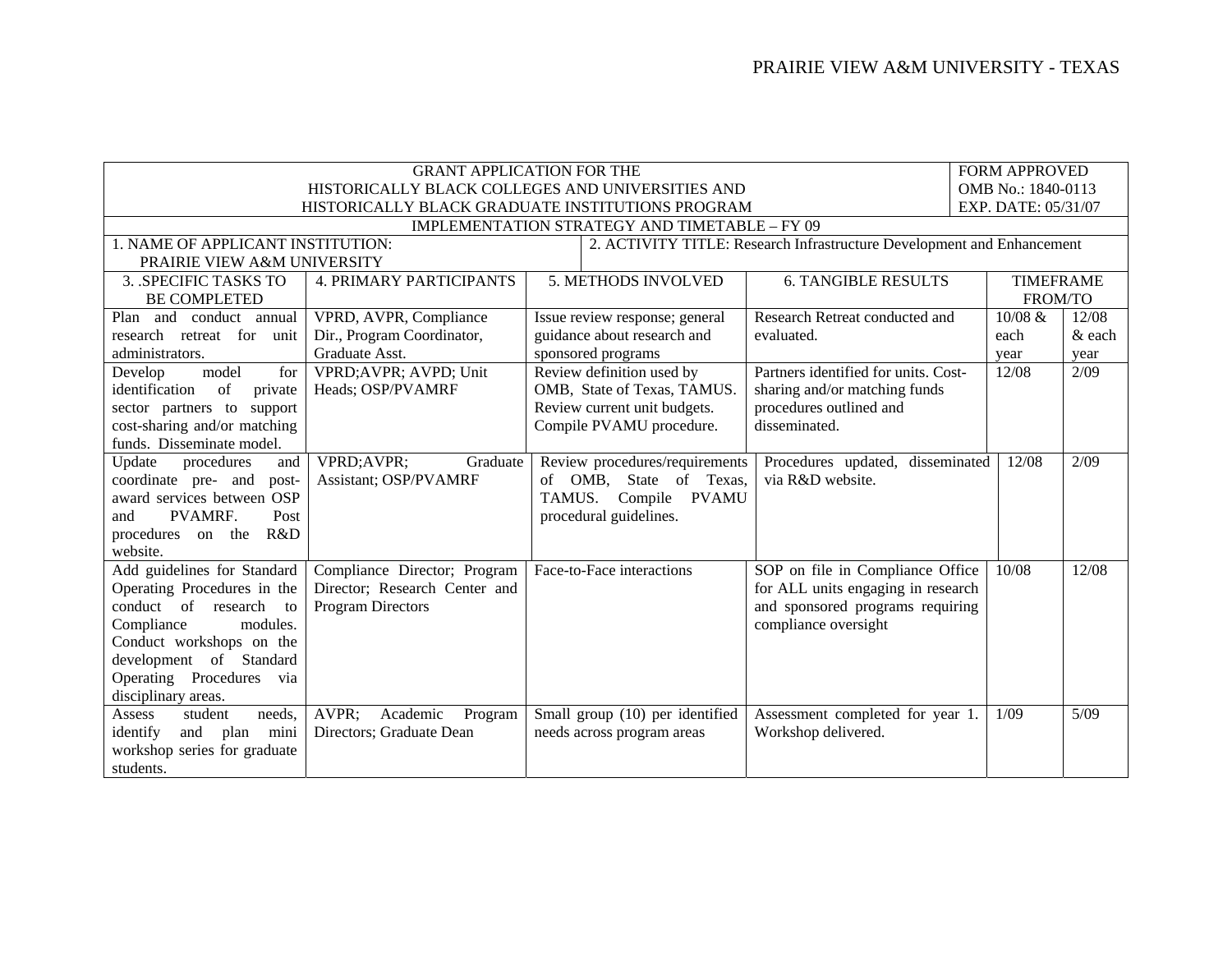|                                                                                                             | <b>FORM APPROVED</b>                                                                |                                   |                                     |         |                  |  |
|-------------------------------------------------------------------------------------------------------------|-------------------------------------------------------------------------------------|-----------------------------------|-------------------------------------|---------|------------------|--|
|                                                                                                             | OMB No.: 1840-0113                                                                  |                                   |                                     |         |                  |  |
| HISTORICALLY BLACK GRADUATE INSTITUTIONS PROGRAM                                                            | EXP. DATE: 05/31/07                                                                 |                                   |                                     |         |                  |  |
| <b>IMPLEMENTATION STRATEGY AND TIMETABLE - FY 09</b>                                                        |                                                                                     |                                   |                                     |         |                  |  |
| 1. NAME OF APPLICANT INSTITUTION:<br>2. ACTIVITY TITLE: Research Infrastructure Development and Enhancement |                                                                                     |                                   |                                     |         |                  |  |
| PRAIRIE VIEW A&M UNIVERSITY                                                                                 |                                                                                     |                                   |                                     |         |                  |  |
| <b>3. SPECIFIC TASKS TO BE</b>                                                                              | 5. METHODS INVOLVED<br><b>6. TANGIBLE RESULTS</b><br><b>4. PRIMARY PARTICIPANTS</b> |                                   |                                     |         | <b>TIMEFRAME</b> |  |
| <b>COMPLETED</b>                                                                                            |                                                                                     |                                   |                                     | FROM/TO |                  |  |
| Identify training options for                                                                               | Compliance<br>Director;                                                             | Guide and support participation   | Committee<br>members<br>have        | 10/08   | 9/09 &           |  |
| compliance<br>regulatory                                                                                    | Compliance Committee Chair                                                          | via registration and travel costs | completed training session at least |         | each             |  |
| committee<br>members.                                                                                       | and members                                                                         |                                   | once during project duration        |         | year             |  |
| Schedule<br>and<br>support                                                                                  |                                                                                     |                                   |                                     |         | there-           |  |
| participation in training by at                                                                             |                                                                                     |                                   |                                     |         | after            |  |
| least one member of each                                                                                    |                                                                                     |                                   |                                     |         |                  |  |
| committee.                                                                                                  |                                                                                     |                                   |                                     |         |                  |  |
| Plan workshop series<br>to                                                                                  | VPRD; AVPR; Graduate School                                                         | Assess perceived needs of Junior  | Defined and presented<br>two-four   | 10/08   | End of           |  |
| Strategies<br>include:<br>for<br>a)                                                                         | Compliance<br>Director;<br>Dean;                                                    | Faculty, Research Faculty and     | workshops annually.                 |         | Project          |  |
| collaborative partnering; b)                                                                                | Program Coordinator; Graduate                                                       | Scientist, Graduate students.     |                                     |         |                  |  |
| Proposal writing Strategies;                                                                                | Asst.                                                                               | Review workshop series offered    |                                     |         |                  |  |
| Critical<br>analysis<br>of<br>c)                                                                            |                                                                                     | by System institutions and other  |                                     |         |                  |  |
| $\mathbf{d}$<br>published<br>research;                                                                      |                                                                                     | key research sites.<br>Secure     |                                     |         |                  |  |
| Writing for publication; e)                                                                                 |                                                                                     | sample packets where feasible.    |                                     |         |                  |  |
| <b>Strategies</b><br>for<br>scholarly                                                                       |                                                                                     | Compile<br>series<br>based<br>on  |                                     |         |                  |  |
| presentation development; f)                                                                                |                                                                                     | assessed PVAMU<br>needs<br>and    |                                     |         |                  |  |
| Identifying<br>performance                                                                                  |                                                                                     | pattern of series offered by      |                                     |         |                  |  |
| strategies<br>for<br>assessment                                                                             |                                                                                     | comparable institutions.          |                                     |         |                  |  |
| and<br>sponsored<br>research                                                                                |                                                                                     |                                   |                                     |         |                  |  |
| activities;<br>program<br>g)                                                                                |                                                                                     |                                   |                                     |         |                  |  |
| of<br>Application<br>regulatory                                                                             |                                                                                     |                                   |                                     |         |                  |  |
| compliance rules in research                                                                                |                                                                                     |                                   |                                     |         |                  |  |
| and sponsored programs.                                                                                     |                                                                                     |                                   |                                     |         |                  |  |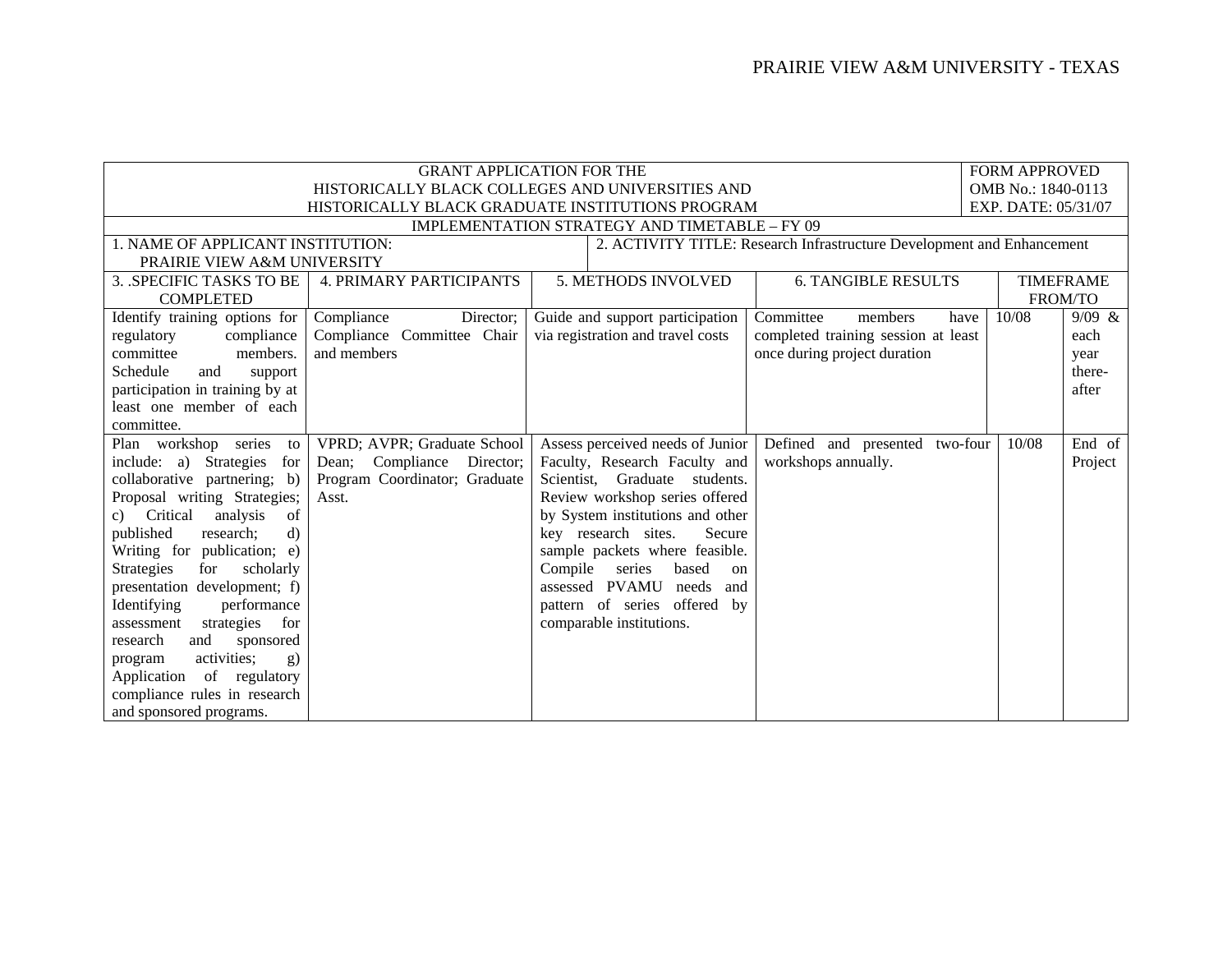| <b>FORM APPROVED</b><br><b>GRANT APPLICATION FOR THE</b>                                                    |                                                                                     |                                     |                                      |         |      |  |
|-------------------------------------------------------------------------------------------------------------|-------------------------------------------------------------------------------------|-------------------------------------|--------------------------------------|---------|------|--|
| HISTORICALLY BLACK COLLEGES AND UNIVERSITIES AND<br>OMB No.: 1840-0113                                      |                                                                                     |                                     |                                      |         |      |  |
| HISTORICALLY BLACK GRADUATE INSTITUTIONS PROGRAM<br>EXP. DATE: 05/31/07                                     |                                                                                     |                                     |                                      |         |      |  |
| <b>IMPLEMENTATION STRATEGY AND TIMETABLE - FY 10</b>                                                        |                                                                                     |                                     |                                      |         |      |  |
| 1. NAME OF APPLICANT INSTITUTION:<br>2. ACTIVITY TITLE: Research Infrastructure Development and Enhancement |                                                                                     |                                     |                                      |         |      |  |
| PRAIRIE VIEW A&M UNIVERSITY                                                                                 |                                                                                     |                                     |                                      |         |      |  |
| 3. SPECIFIC TASKS TO BE                                                                                     | <b>4. PRIMARY PARTICIPANTS</b><br>5. METHODS INVOLVED<br><b>6. TANGIBLE RESULTS</b> |                                     |                                      |         |      |  |
| <b>COMPLETED</b>                                                                                            |                                                                                     |                                     |                                      | FROM/TO |      |  |
| Conduct workshops via a                                                                                     | VPRD; AVPR; Graduate School                                                         | Face-to-Face:<br>Web<br>Assisted;   | One workshop delivered<br>each       | 11/08   | 8/12 |  |
| quarterly schedule.                                                                                         | Compliance<br>Director;<br>Dean:                                                    | Video Conferencing; On-line         | quarter throughout project.          |         |      |  |
|                                                                                                             | Program Coordinator; Graduate                                                       |                                     |                                      |         |      |  |
|                                                                                                             | Asst.                                                                               |                                     |                                      |         |      |  |
| Post completed workshop on                                                                                  | Director;<br>Graduate<br>Program                                                    | Via Office of Communications        | Workshop<br>weeks<br>posted<br>two   | 12/08   | 9/12 |  |
| web.                                                                                                        | Asst.                                                                               |                                     | following delivery.                  |         |      |  |
| Assist units to identify new                                                                                | AVPR;<br>Unit<br>Heads;                                                             | Review identified prospect plan     | Five potential partners identified   | 1/09    | 4/09 |  |
| funding<br>private<br>sector                                                                                | Development Office                                                                  |                                     | consistent with research priority    |         |      |  |
| partners                                                                                                    |                                                                                     |                                     | plans                                |         |      |  |
| faculty/professional<br>Identify                                                                            | VPRD; AVPR; Graduate School                                                         | Personnel and budget review.        | Grant writing teams identified.      | 2/08 &  |      |  |
| within<br>personnel                                                                                         | Compliance<br>Director:<br>Dean:                                                    | Individuals assigned to grant       | Research FTEs increased by 10%       | each    |      |  |
| organizational units to gain                                                                                | Program Coordinator; Graduate                                                       | writing teams.                      | over FY 06 base year                 | year    |      |  |
| release time for grant writing.                                                                             | Asst.                                                                               |                                     |                                      |         |      |  |
| small<br>Conduct<br>group                                                                                   | VPRD; AVPR; Graduate School                                                         | Face-to-Face; Web<br>Assisted;      | At least one proposal is prepared by | 10/08   | 8/12 |  |
| workshops to guide increased                                                                                | Compliance<br>Director;<br>Dean;                                                    | Video Conferencing; On-line         | each unit and submitted annually     |         |      |  |
| \$ value of awards and the                                                                                  | Program Coordinator; Graduate                                                       |                                     | for at least \$100,000 via OSP or    |         |      |  |
| number of presentations and                                                                                 | Asst.                                                                               |                                     | <b>PVAMRF</b> records.               |         |      |  |
| publications annually.                                                                                      |                                                                                     |                                     |                                      |         |      |  |
| Introduce<br>Regulatory                                                                                     | <b>AVPR</b> ; Compliance Director                                                   | Face-to-face<br>discussions<br>with | Information<br>included<br>in course | 5/09    | 9/10 |  |
| Compliance<br>module<br>to                                                                                  |                                                                                     | faculty by units                    | syllabi                              |         |      |  |
| remaining academic units.                                                                                   |                                                                                     |                                     |                                      |         |      |  |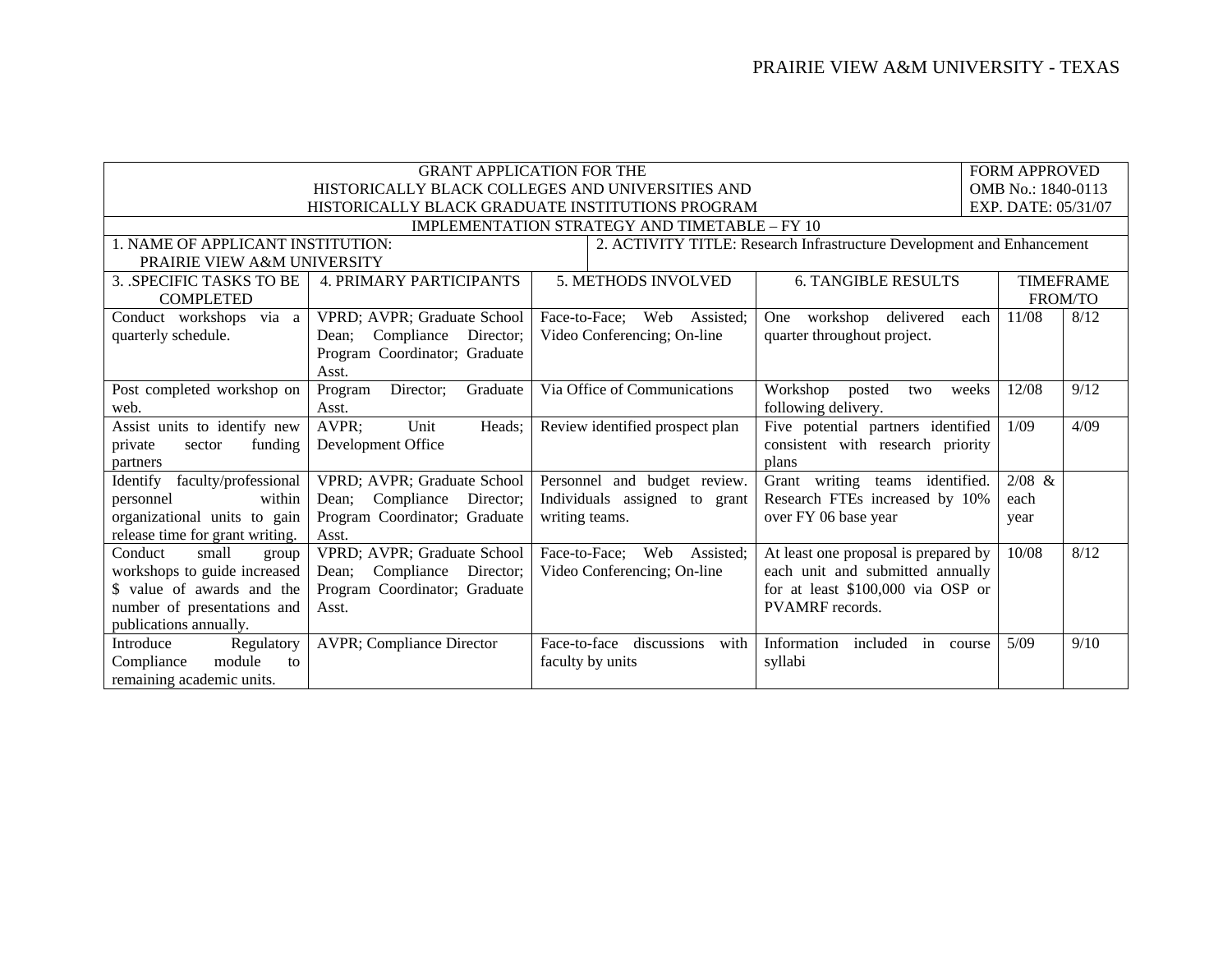| <b>GRANT APPLICATION FOR THE</b><br>HISTORICALLY BLACK COLLEGES AND UNIVERSITIES AND                        |                                                                                             |                                                                                                                                         |                                                                                                  |               | <b>FORM APPROVED</b><br>OMB No.: 1840-0113 |  |
|-------------------------------------------------------------------------------------------------------------|---------------------------------------------------------------------------------------------|-----------------------------------------------------------------------------------------------------------------------------------------|--------------------------------------------------------------------------------------------------|---------------|--------------------------------------------|--|
| EXP. DATE: 05/31/07<br>HISTORICALLY BLACK GRADUATE INSTITUTIONS PROGRAM                                     |                                                                                             |                                                                                                                                         |                                                                                                  |               |                                            |  |
| IMPLEMENTATION STRATEGY AND TIMETABLE - FY 11                                                               |                                                                                             |                                                                                                                                         |                                                                                                  |               |                                            |  |
| 1. NAME OF APPLICANT INSTITUTION:<br>2. ACTIVITY TITLE: Research Infrastructure Development and Enhancement |                                                                                             |                                                                                                                                         |                                                                                                  |               |                                            |  |
| PRAIRIE VIEW A&M UNIVERSITY                                                                                 |                                                                                             |                                                                                                                                         |                                                                                                  |               |                                            |  |
| 3. SPECIFIC TASKS TO BE                                                                                     | <b>4. PRIMARY PARTICIPANTS</b>                                                              | 5. METHODS INVOLVED<br><b>6. TANGIBLE RESULTS</b>                                                                                       |                                                                                                  |               | <b>TIMEFRAME</b>                           |  |
| <b>COMPLETED</b>                                                                                            |                                                                                             |                                                                                                                                         |                                                                                                  |               | FROM/TO                                    |  |
| Update and revise workshop<br>series.                                                                       | VPRD; AVPR;<br>Compliance<br>Director, Program Coordinator,<br><b>Graduate Assistant</b>    | Assess perceived needs of Junior<br>Faculty, Research Faculty and<br>Scientist, Graduate students.<br>Review workshop series offered    | Defined and presented two-four<br>workshops annually.                                            | 10/10         | End of<br>Project                          |  |
|                                                                                                             |                                                                                             | by System institutions and other<br>key research sites. Revise as<br>Compile new series<br>needed.<br>based on assessed PVAMU<br>needs. |                                                                                                  |               |                                            |  |
| Virtual<br>Pilot<br>Research<br><b>Resource Center</b>                                                      | VPRD; AVPR; Provost<br>$\&$<br>VPASA; A Provost & AVPAA;<br>Center Directors; Graduate Dean | Establish site and appoint key<br>personnel from existing and new<br>personnel having release time                                      | Grant writing teams organized to<br>provide support services to grant<br>writers                 | 10/10         | 9/12                                       |  |
| Solicit<br>research<br>program<br>mentors                                                                   | VPRD; AVPR; Provost and Vice<br>President for Academic and<br><b>Student Affairs</b>        | Email survey                                                                                                                            | One mentor has been identified for<br>each research focus area                                   | 10/10         | 9/11                                       |  |
| Match mentors with mentees<br>via disciplinary fields and/or<br>primary field of interest.                  | VPRD; AVPR; College Deans;<br><b>Unit Directors</b>                                         | Face-to-face coordination                                                                                                               | researchers<br>have<br>Junior<br>matched with senior researchers for<br>all research focus areas | 11/10<br>been | End of<br>Project                          |  |
| submit<br>Prepare<br>and<br>Guides<br>Compliance<br>and<br>Workshop Series for on-line<br>instruction       | AVPR; Compliance Director;<br>Program Coordinator; Graduate<br>Assistant                    | Confer with Distance Learning<br>Coordinator and IT for guidance<br>and implementation                                                  | At least one-third of each series in<br>available for on-line instruction.                       | 11/10         | 9/11                                       |  |
| Guide collaboration among<br>interdisciplinary teams to<br>prepare and submit proposals<br>for funding.     | AVPR; Compliance Director;<br>Program Coordinator; Graduate<br>Assistant                    | Secure external collaborators<br>and internal leadership to foster<br>development<br>proposal<br>and<br>submission                      | One or more proposals per team are<br>submitted for funding as recorded<br>by OSP and/or PVAMRF  | 10/10         | 9/11                                       |  |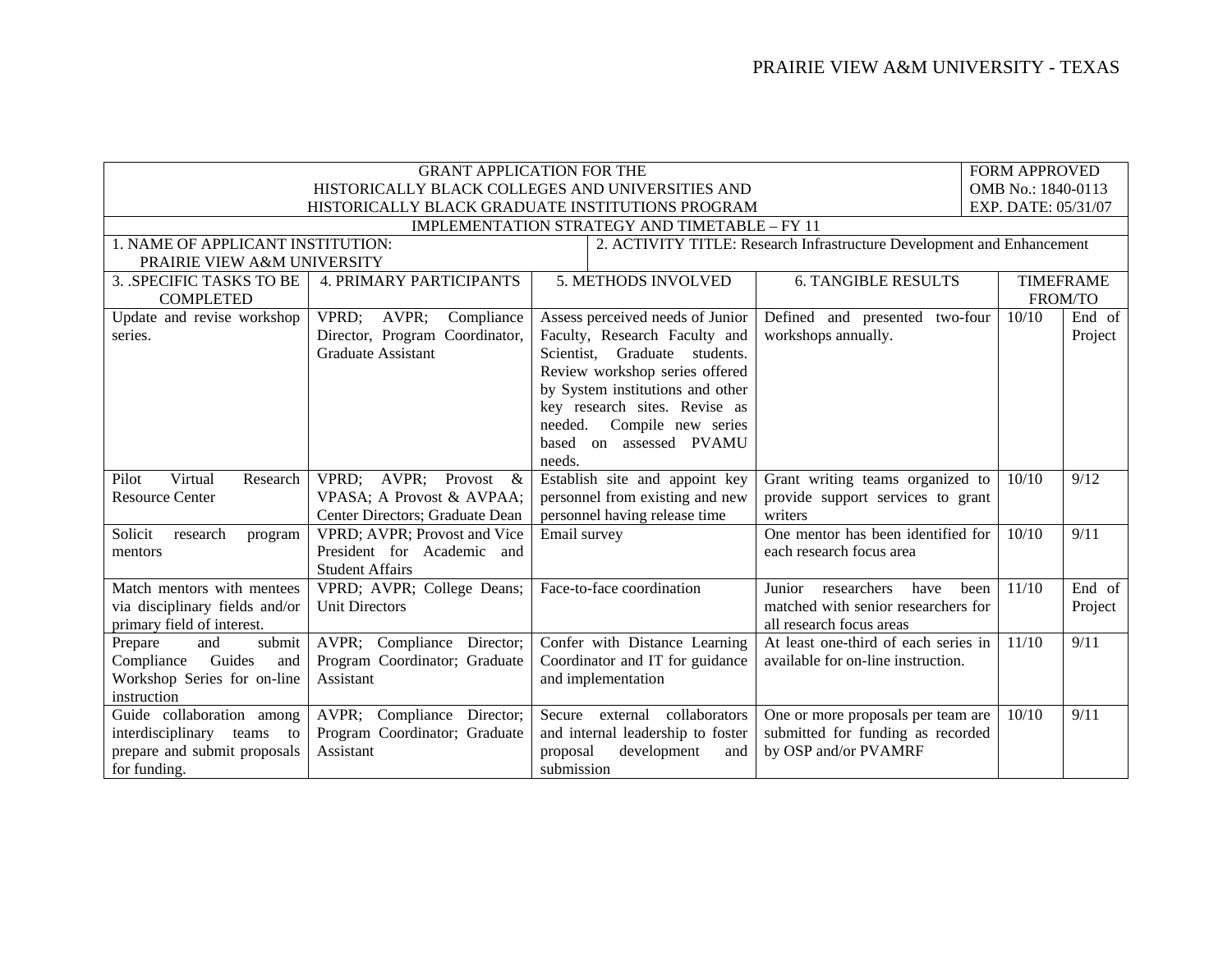| <b>GRANT APPLICATION FOR THE</b>                 |                                                                                                             |         |                                |                                  |                    | <b>FORM APPROVED</b> |  |
|--------------------------------------------------|-------------------------------------------------------------------------------------------------------------|---------|--------------------------------|----------------------------------|--------------------|----------------------|--|
| HISTORICALLY BLACK COLLEGES AND UNIVERSITIES AND |                                                                                                             |         |                                |                                  | OMB No.: 1840-0113 |                      |  |
| HISTORICALLY BLACK GRADUATE INSTITUTIONS PROGRAM |                                                                                                             |         |                                |                                  |                    | EXP. DATE: 05/31/07  |  |
|                                                  | IMPLEMENTATION STRATEGY AND TIMETABLE – FY 12                                                               |         |                                |                                  |                    |                      |  |
|                                                  | 1. NAME OF APPLICANT INSTITUTION:<br>2. ACTIVITY TITLE: Research Infrastructure Development and Enhancement |         |                                |                                  |                    |                      |  |
| PRAIRIE VIEW A&M UNIVERSITY                      |                                                                                                             |         |                                |                                  |                    |                      |  |
| 3. SPECIFIC TASKS TO                             | <b>4. PRIMARY PARTICIPANTS</b>                                                                              |         | <b>5. METHODS INVOLVED</b>     | <b>6. TANGIBLE RESULTS</b>       |                    | <b>TIMEFRAME</b>     |  |
| <b>BE COMPLETED</b>                              |                                                                                                             |         |                                |                                  |                    | <b>FROM/TO</b>       |  |
| Guide each unit to prepare                       | AVPR; Compliance Director,                                                                                  |         | Small group work sessions via  | Proposals prepared and submitted | 10/11              | 9/12                 |  |
| submit at least<br>and<br>one                    | Coordinator;<br>Unit<br>Program                                                                             | Virtual | Research<br>Resource           | for funding                      |                    |                      |  |
| annually<br>for<br>proposal                      | Heads; Department Heads                                                                                     | Center  |                                |                                  |                    |                      |  |
| funding<br>for<br>external                       |                                                                                                             |         |                                |                                  |                    |                      |  |
| \$200,000 or more.                               |                                                                                                             |         |                                |                                  |                    |                      |  |
| Prepare<br>workshops<br>and                      | Program Coordinator; Graduate                                                                               |         | Coordination between Office of | Workshops have been prepared for | 5/11               | 9/12                 |  |
| guides<br>for<br>on-line                         | Asst.                                                                                                       |         | Technical<br>Communication;    | on-line delivery                 |                    |                      |  |
| application.                                     |                                                                                                             |         | support personnel; AVPR        |                                  |                    |                      |  |
|                                                  |                                                                                                             |         |                                |                                  |                    |                      |  |
|                                                  |                                                                                                             |         |                                |                                  |                    |                      |  |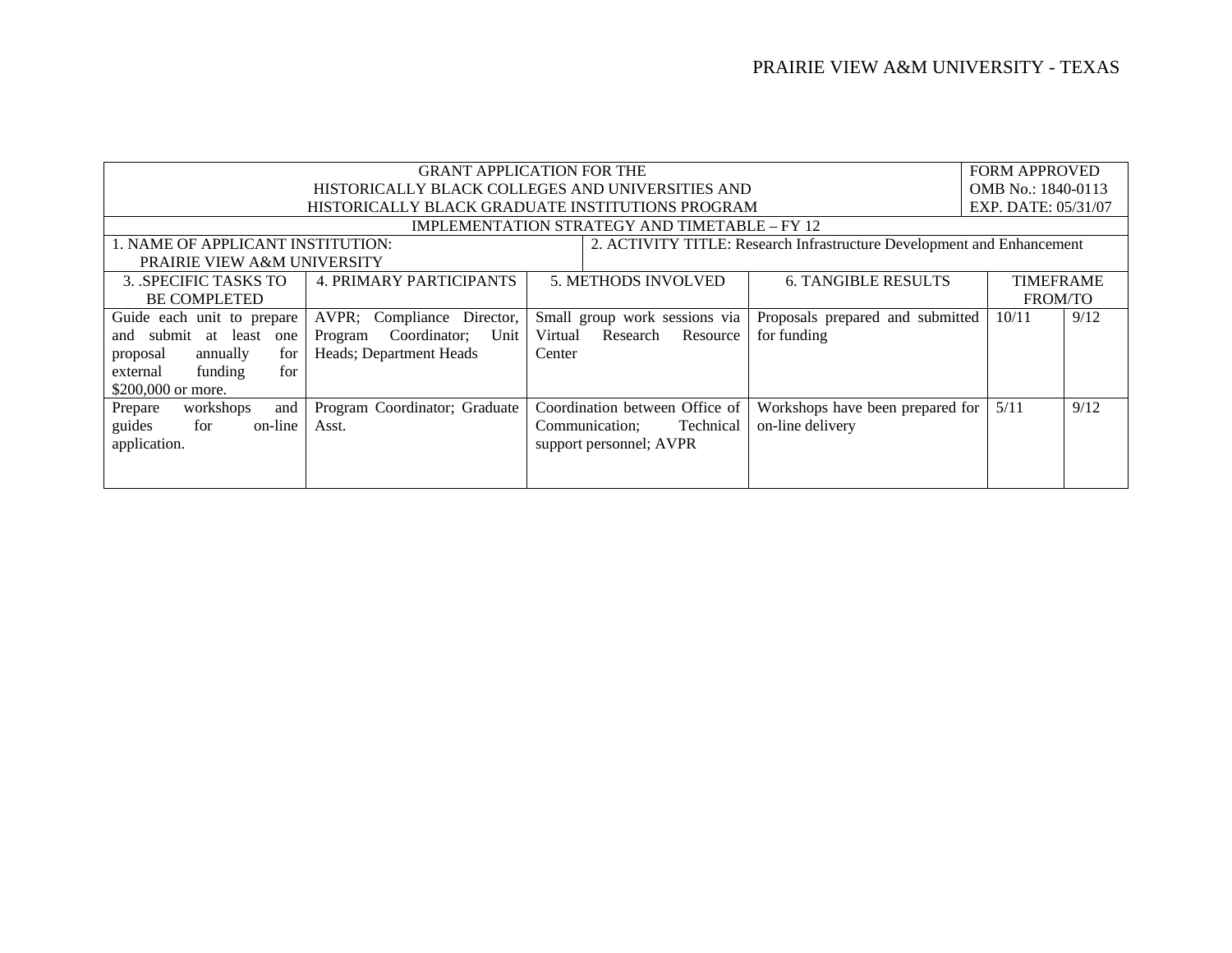| <b>ACTIVITY BUDGET</b>     |                                             |                 |                                                                |                   |                     |  |
|----------------------------|---------------------------------------------|-----------------|----------------------------------------------------------------|-------------------|---------------------|--|
|                            | NAME OF APPLICANT INSTITUTION: PRAIRIE VIEW | $A\&M$          | <b>ACTIVITY TITLE: Research Infrastructure Development and</b> |                   |                     |  |
| <b>UNIVERSITY</b>          |                                             |                 | <b>Enhancement</b>                                             |                   |                     |  |
| <b>Budget Category</b>     | <b>Year One</b>                             | <b>Year Two</b> | <b>Year Three</b>                                              | <b>Year Four</b>  | <b>Year Five</b>    |  |
| <b>Personnel</b>           |                                             |                 |                                                                |                   |                     |  |
| a) Program Coordinator     |                                             |                 |                                                                |                   |                     |  |
| $(100\%)$                  | \$45,000                                    | \$47,250        | \$50,663                                                       | \$53,196          | \$55,856            |  |
| b) Graduate Assistant      |                                             |                 |                                                                |                   |                     |  |
| (87.5%)                    | \$25,000                                    | \$25,000        | \$26,250                                                       | \$26,250          | \$27,563            |  |
|                            |                                             |                 |                                                                |                   |                     |  |
| Sub-Total                  | \$70,000                                    | \$72,250        | \$76,913                                                       | \$79,446          | \$83,419            |  |
| Fringe Benefits (27%)      |                                             |                 |                                                                |                   |                     |  |
|                            | \$18,900                                    | \$19,508        | \$20,767                                                       | \$21,450          | \$22,523            |  |
| <b>Total Personnel</b>     | \$88,900                                    | \$91,758        | \$97,680                                                       | \$100,896         | \$105,942           |  |
| <b>Travel</b>              |                                             |                 |                                                                |                   |                     |  |
| a)Federal/State Agency     |                                             |                 |                                                                |                   |                     |  |
| <b>Technical Workshops</b> |                                             |                 |                                                                |                   |                     |  |
| &/or Visits to Agency      | 4 $\omega$ \$1,200 =                        |                 |                                                                |                   |                     |  |
| Program Officers by        | \$4,800                                     | $+10\% =$       | $+10\% =$                                                      | $+10%$            | $+10%$              |  |
| Team/Program               |                                             | \$5,280         | \$5,808                                                        | \$6,389           | \$7,028             |  |
| Coordinators (4) trips     |                                             |                 |                                                                |                   |                     |  |
| b) Professional            | 4 @ $$2,000 =$                              | $+10%$          | $+10%$                                                         | $+10%$            | $+10%$              |  |
| conferences/workshops      | \$8,000                                     | \$8,800         | \$9,680                                                        | \$10,648          | \$11,713            |  |
| for Project Personnel      |                                             |                 |                                                                |                   |                     |  |
| c) Compliance              | $8 \circledcirc 1,200 =$                    | $8 @ +10\%$     | $8 \omega + 10\% =$                                            | $8 \omega + 10\%$ | $8 \omega + 10\% =$ |  |
| <b>Committee Member</b>    | \$9,600                                     | \$10,560        | \$11,616                                                       | \$12,778          | \$14,056            |  |
| Training and Updates*      |                                             |                 |                                                                |                   |                     |  |
| <b>Total Travel</b>        | \$22,400                                    | \$24,640        | \$27,104                                                       | \$29,815          | \$32,797            |  |

\*Training Opportunities thru: National Council of University Research Administrators (NCURA); Public Responsibility in Medicine and Research (PRIM&R); American Society for Bioethics and Humanities (ASBH); Association for Practical and Professional Ethics (APPE)